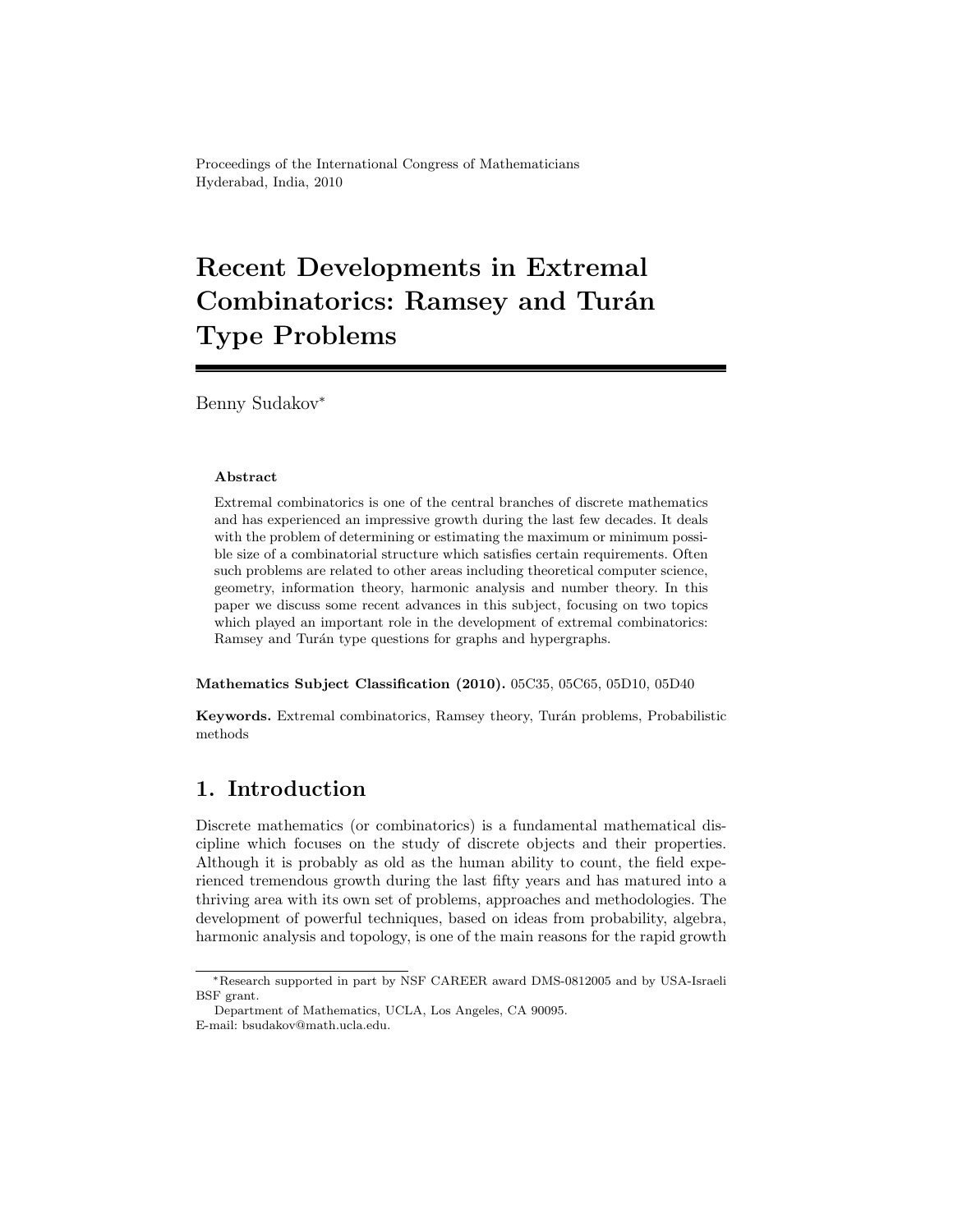of combinatorics. Such tools play an important organizing role in combinatorics, similar to the one that deep theorems of great generality play in more classical areas of mathematics.

Extremal combinatorics is one of the central branches of discrete mathematics. It deals with the problem of determining or estimating the maximum or minimum possible cardinality of a collection of finite objects (e.g., numbers, graphs, vectors, sets, etc.) satisfying certain restrictions. Often such problems appear naturally in other areas, and one can find applications of extremal combinatorics in theoretical computer science, geometry, information theory, analysis, and number theory. Extremal combinatorics has developed spectacularly in the last few decades, and two topics which played a very important role in its development are Ramsey theory and Turán type problems for graphs and hypergraphs.

The foundations of Ramsey theory rest on the following general phenomenon: every large object, chaotic as it may be, contains a sub-object that is guaranteed to be well structured, in a certain appropriately chosen sense. This phenomenon is truly ubiquitous and manifests itself in different mathematical areas, ranging from the most basic Pigeonhole principle to intricate statements from set theory. Extremal theory of graphs and hypergraphs considers problems such as the maximum possible number of edges in a triangle-free graph with a given number of vertices. The development of this subject was instrumental in turning Graph Theory into a modern, deep and versatile field.

Both areas use a variety of sophisticated methods and arguments (for example, algebraic and probabilistic considerations, geometric constructions, the stability approach and the regularity method) and there is a considerable overlap between them. Indeed, Ramsey theory studies which configurations one can find in every finite partition of the large structure. On the other hand, extremal graph theory deals with the inevitable occurrence of some specified configuration when the edge density of graph or hypergraph exceeds a certain threshold.

In this paper we survey recent progress on some classical Ramsey and Turán type problems, focusing on the basic ideas and connections to other fields. It is of course impossible to cover everything in such a short article, and therefore the choice of results we present is inevitably biased. Yet we hope to describe enough examples, problems and techniques from this fascinating subject to appeal to researchers not only in discrete mathematics but in other areas as well.

## 2. Ramsey Theory

Ramsey theory refers to a large body of deep results in mathematics whose underlying philosophy is captured succinctly by the statement that "Every large system contains a large well organized subsystem." This is an area in which a great variety of techniques from many branches of mathematics are used and whose results are important not only to combinatorics but also to logic, analysis,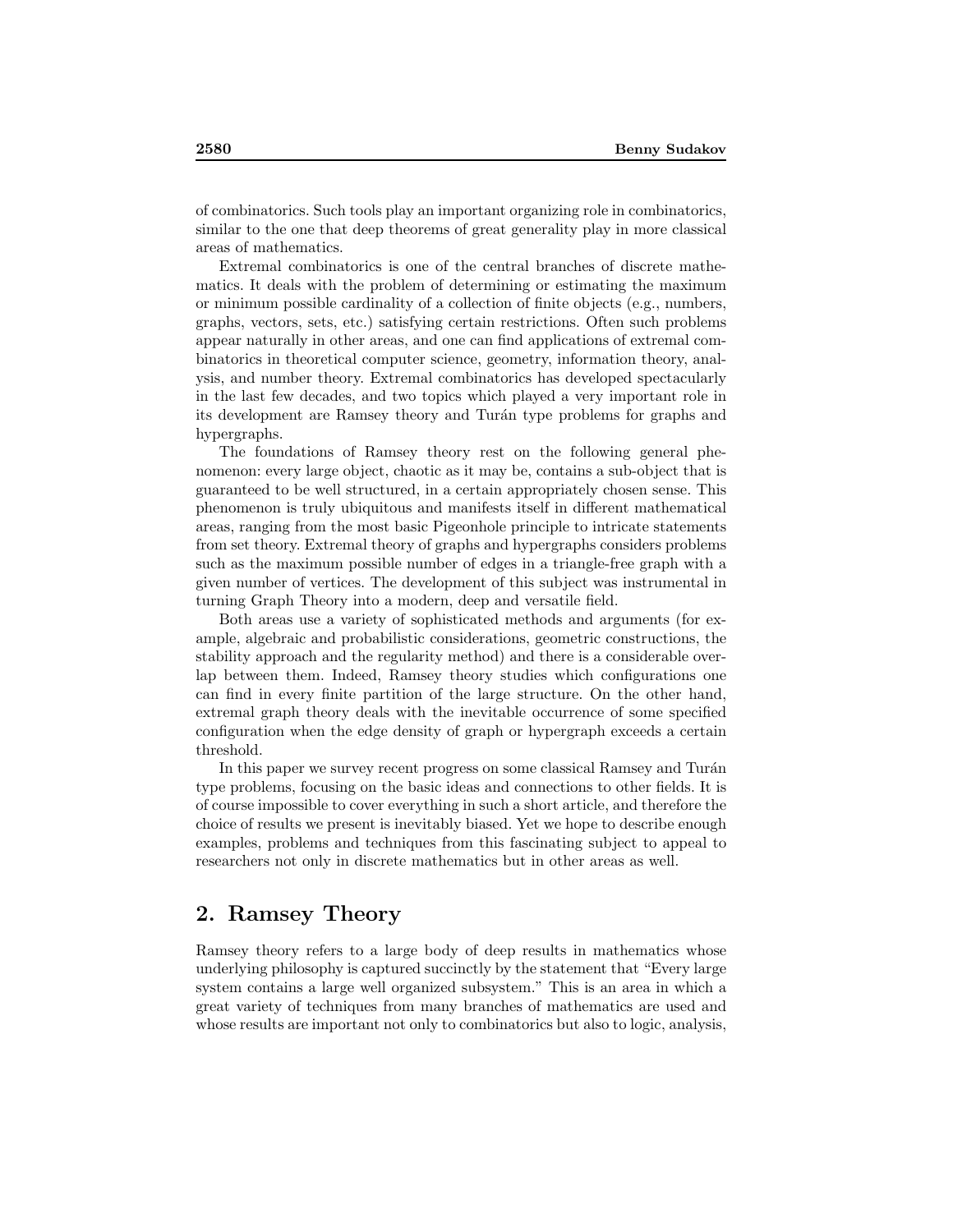number theory, and geometry. Since the publication of the seminal paper of Ramsey [81] in 1930, this subject has experienced an impressive growth, and is currently among the most active areas in combinatorics.

The Ramsey number  $r_k(s_1, s_2, \ldots, s_\ell)$  is the least integer N such that every  $\ell$ -coloring of the unordered k-tuples of an N-element set contains a monochromatic set of size  $s_i$  in color i for some  $1 \leq i \leq \ell$ , where a set is called monochromatic if all  $k$ -tuples from this set have the same color. Ramsey's theorem states that these numbers exist for all values of the parameters. In the case of graphs (i.e.,  $k = 2$ ) it is customary to omit the index k and to write simply  $r(s_1, \ldots, s_\ell)$ .

Originally, Ramsey applied his result to a problem in logic, but his theorem has many additional applications. For example, the existence of the  $\ell$ -colored Ramsey number  $r(3, 3, \ldots, 3)$  can be used to deduce the classical theorem of Schur from 1916. Motivated by Fermat's last theorem, he proved that any  $\ell$ coloring of a sufficiently large initial segment of natural numbers contains a monochromatic solution of the equation  $x + y = z$ . Another application of this theorem to geometry was discovered by Erdős and Szekeres [48]. They showed that any sufficiently large set of points in the plane in general position (no 3 of which are collinear) contains the vertices of a convex  $n$ -gon. They deduced this result from Ramsey's theorem together with the simple fact that any 5 points in general position contain a convex 4-gon. Another early result of Ramsey theory is van der Waerden's theorem, which says that every finite coloring of the integers contains arbitrarily long arithmetic progressions. The celebrated density version of this theorem, proved by Szemerédi [98], has led to many deep and beautiful results in various areas of mathematics, including the recent spectacular result of Green and Tao [63] that there are arbitrarily long arithmetic progressions in the primes.

Determining or estimating Ramsey numbers is one of the central problems in combinatorics, see [62] for details. Erdős and Szekeres [48] proved a quantitative version of Ramsey's theorem showing that  $r(s, n) \leq {n+s-2 \choose s-1}$ . To prove this simple statement, one can fix a vertex and, depending on the number of its neighbors in colors 1 and 2, apply an induction to one of these two sets. In particular, for the diagonal case when  $s = n$  it implies that  $r(n,n) \leq 2^{2n}$  for every positive integer  $n$ . The first exponential lower bound for this numbers was obtained by Erdős [32], who showed that  $r(n,n) > 2^{n/2}$  for  $n > 2$ . His proof, which is one of the first applications of probabilistic methods in combinatorics is extremely short. The probability that a random 2-edge coloring of the complete graph  $K_N$  on  $N = 2^{n/2}$  vertices contains a monochromatic set of size *n* is at most  $\binom{N}{n} 2^{1-\binom{n}{2}}$  < 1. Hence there is a coloring with the required properties. Although the proofs of both bounds for  $r(n, n)$  are elementary, obtaining significantly better results appears to be notoriously difficult. Over the last sixty years, there have been several improvements on these estimates (most recently by Conlon, in [22]), but the constant factors in the above exponents remain the same. Improving these exponents is a very fundamental problem and will probably require novel techniques and ideas. Such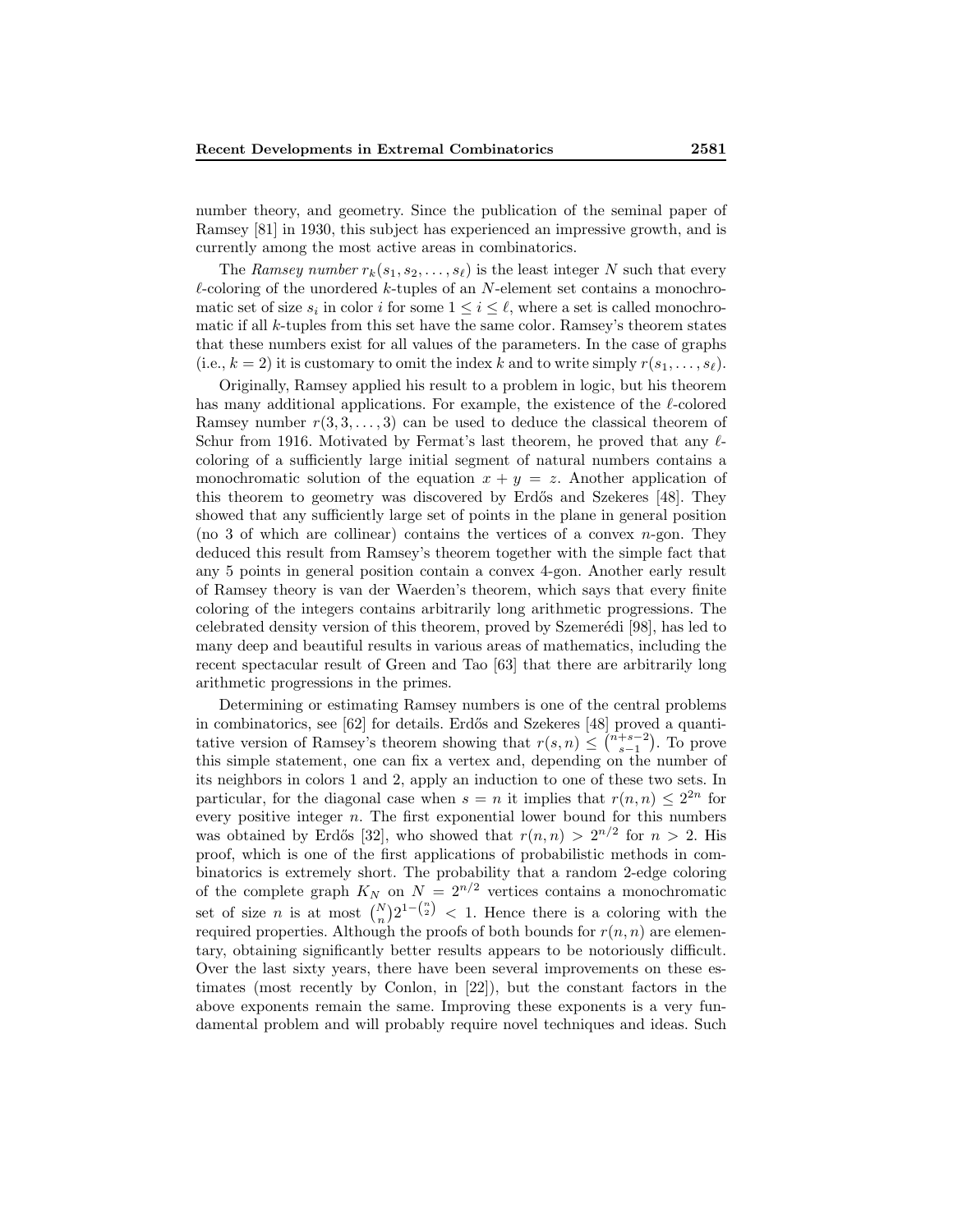techniques will surely have many applications to other combinatorial problems as well.

The probabilistic proof of Erdős [32], described above, leads to another important open problem which seems very difficult. Can one explicitly construct for some fixed  $\epsilon > 0$  a 2-edge coloring of the complete graph on  $N > (1 + \epsilon)^n$ vertices with no monochromatic clique of size  $n$ ? Explicit here means that there is an algorithm which produces the coloring in polynomial time in the number of its vertices. Despite a lot of efforts this question is still open. For many years the best known result was due to Frankl and Wilson [54] who gave an elegant explicit construction of such a coloring on  $n^{c \frac{\log n}{\log \log n}}$  vertices for some fixed  $c > 0$ . (All logarithms in this paper are in base e unless otherwise stated.) Recently a new approach to this problem and its bipartite variant was proposed in [9, 10]. In particular, for any constant C the algorithm of Barak, Rao, Shaltiel and Wigderson efficiently constructs a 2-edge coloring of the complete graph on  $n^{\log^C n}$  vertices with no monochromatic clique of size n.

Off-diagonal Ramsey numbers, i.e.,  $r(s, n)$  with  $s \neq n$ , have also been intensely studied. After several successive improvements, the asymptotic behavior of  $r(3, n)$  was determined by Kim [69] and by Ajtai, Komlos and Szemerédi [1].

**Theorem 2.1.** There are absolute constants  $c_1$  and  $c_2$  such that

 $c_1 n^2 / \log n \le r(3, n) \le c_2 n^2 / \log n.$ 

This is an important result, which gives an infinite family of Ramsey numbers that are known up to a constant factor. The upper bound of [1] is proved by analyzing a certain randomized greedy algorithm. The lower bound construction of [69] uses a powerful *semi-random* method, which generates it through many iterations, applying probabilistic reasoning at each step. The analysis of this construction is subtle and is based on large deviation inequalities.

For  $s > 4$  we only have estimates for  $r(s, n)$  which are far apart. From the results of [1, 92] it follows that

$$
c_3 \left(\frac{n}{\log n}\right)^{(s+1)/2} \le r(s,n) \le c_4 \frac{n^{s-1}}{\log^{s-2} n},\tag{1}
$$

for some absolute constants  $c_3, c_4 > 0$ . Recently, by analyzing the asymptotic behavior of certain random graph processes, Bohman [12] gave a new proof of the lower bound for  $r(3, n)$ . Together with Keevash [13], they used this approach to improve the above lower bound for  $r(s, n)$  by a factor of log<sup>1/(s-2)</sup> n.

**2.1. Hypergraphs.** Although already for graph Ramsey numbers there are significant gaps between the lower and upper bounds, our knowledge of hypergraph Ramsey numbers  $(k \geq 3)$  is even weaker. Recall that  $r_k(s,n)$  is the minimum  $N$  such that every red-blue coloring of the  $k$ -tuples of an  $N$ -element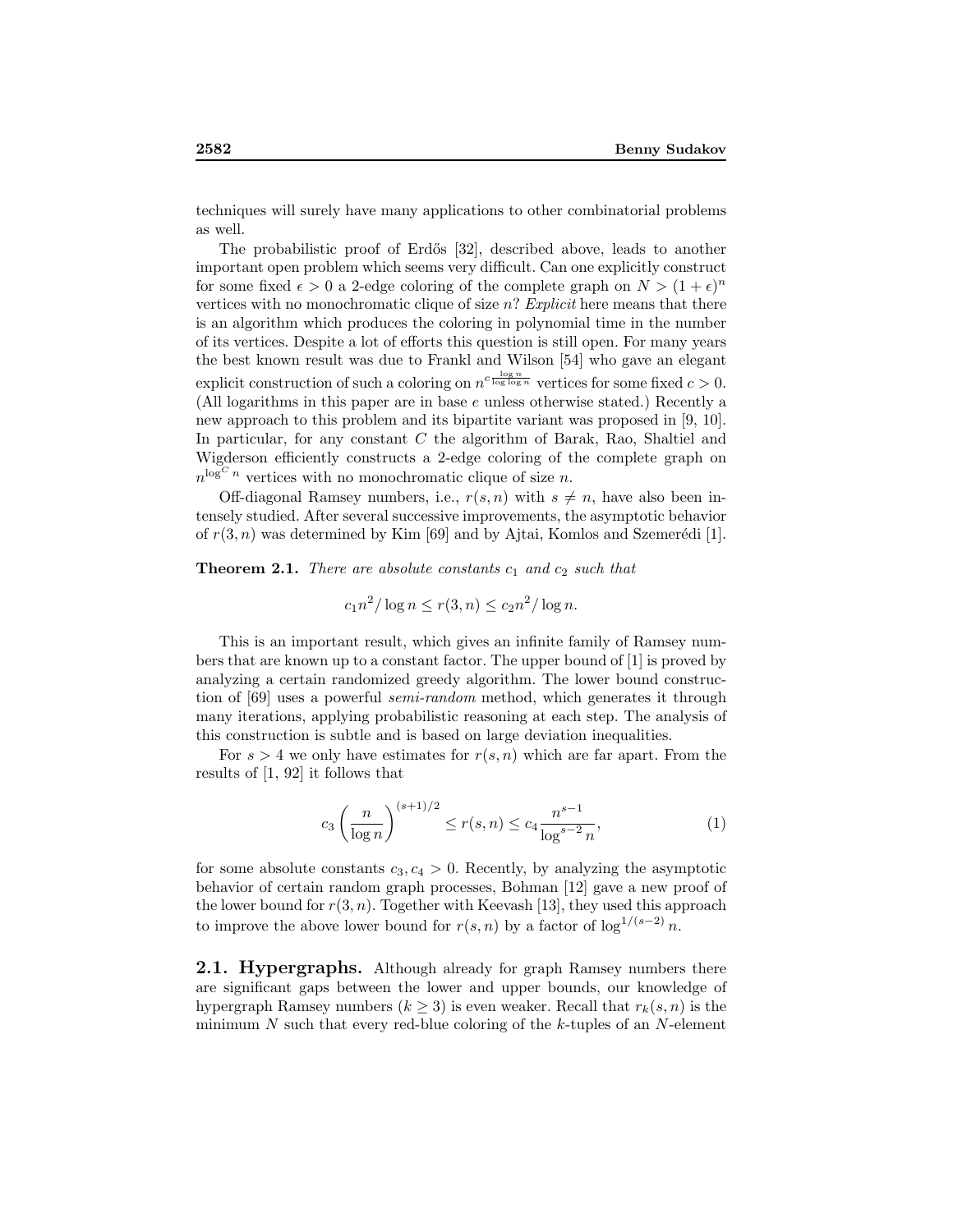set contains a red set of size  $s$  or a blue set of size  $n$ . Erdős, Hajnal, and Rado [43] showed that there are positive constants c and  $c'$  such that

$$
2^{cn^2} < r_3(n,n) < 2^{2^{c'n}}.
$$

They also conjectured that  $r_3(n,n) > 2^{2^{cn}}$  for some constant  $c > 0$  and Erdős offered a \$500 reward for a proof. Similarly, for  $k \geq 4$ , there is a difference of one exponential between the known upper and lower bounds for  $r_k(n, n)$ , i.e.,

$$
t_{k-1}(cn^2) \le r_k(n,n) \le t_k(c'n),
$$

where the tower function  $t_k(x)$  is defined by  $t_1(x) = x$  and  $t_{i+1}(x) = 2^{t_i(x)}$ .

The study of 3-uniform hypergraphs is particularly important for our understanding of hypergraph Ramsey numbers. This is because of an ingenious construction called the stepping-up lemma due to Erdős and Hajnal (see, e.g., Chapter 4.7 in [62]). Their method allows one to construct lower bound colorings for uniformity  $k + 1$  from colorings for uniformity k, effectively gaining an extra exponential each time it is applied. Unfortunately, the smallest  $k$  for which it works is  $k = 3$ . Therefore, proving that  $r_3(n, n)$  has doubly exponential growth will allow one to close the gap between the upper and lower bounds for  $r_k(n, n)$  for all uniformities k. There is some evidence that the growth rate of  $r_3(n, n)$  is closer to the upper bound, namely, that with four colors instead of two this is known to be true. Erd˝os and Hajnal (see, e.g., [62]) constructed a 4-coloring of the triples of a set of size  $2^{2^{cn}}$  which does not contain a monochromatic subset of size  $n$ . This is sharp up to the constant factor  $c$  in the exponent. It also shows that the number of colors matters a lot in this problem and leads to the question of what happens in the intermediate case when we use three colors. In this case, Erdős and Hajnal have made some improvement on the lower bound  $2^{cn^2}$  (see [42, 20]), showing that  $r_3(n, n, n) \ge 2^{cn^2 \log^2 n}$ . Recently, extending the above mentioned stepping-up lemma approach, the author, together with Conlon and Fox [25], gave a strong indication that  $r_3(n, n, n)$  is probably also double-exponential.

**Theorem 2.2.** There is a constant  $c > 0$  such that

$$
r_3(n, n, n) \ge 2^{n^{c \log n}}.
$$

A simple induction approach which was used to estimate  $r(s, n)$  gives extremely poor bounds for off-diagonal hypergraph Ramsey numbers when  $k \geq 3$ . In 1952 Erdős and Rado [45] gave an intricate argument which shows how to bound the Ramsey numbers for uniformity  $k$  using estimates for uniformity  $k-1$ . They proved that

$$
r_k(s,n) \le 2^{\binom{r_{k-1}(s-1,n-1)}{k-1}}.\tag{2}
$$

Together with the upper bound in  $(1)$  this gives, for fixed s, that

$$
r_3(s,n) \le 2^{\binom{r(s-1,n-1)}{2}} \le 2^{cn^{2s-4}/\log^{2s-6}n}.
$$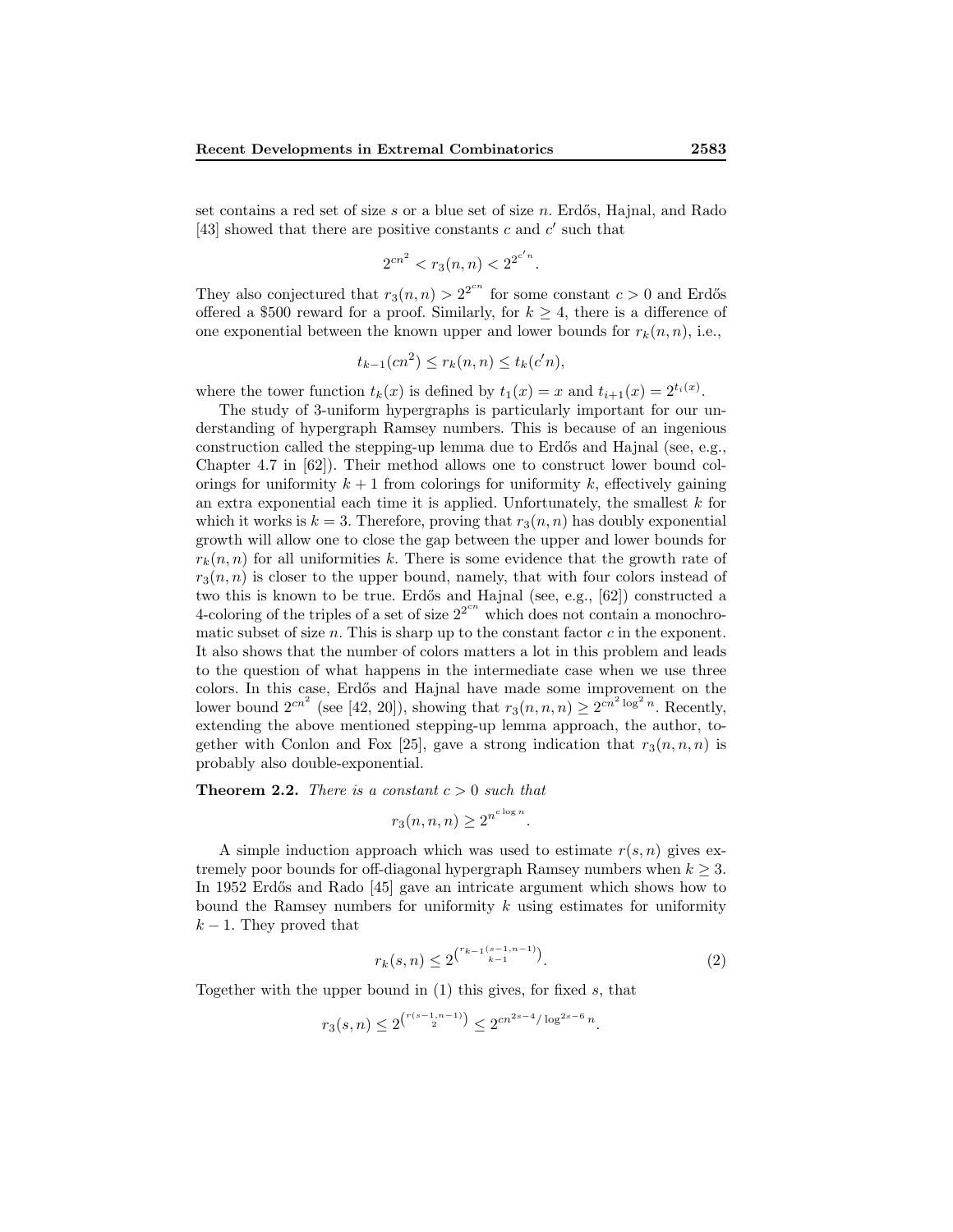Progress on this problem was slow and for several decades this was the best known bound. In [25], the authors discovered an interesting connection between the problem of bounding  $r_3(s, n)$  and a new game-theoretic parameter, which we describe next.

Consider the following game, played by two players, the builder and the painter: at step  $i + 1$  a new vertex  $v_{i+1}$  is revealed; then, for every existing vertex  $v_j, j = 1, \dots, i$ , the builder decides, in order, whether to draw the edge  $v_jv_{i+1}$ ; if he does expose such an edge, the painter has to color it either red or blue immediately. The vertex on-line Ramsey number  $\tilde{r}(k, l)$  is then defined as the minimum number of edges that the builder has to draw in order to force the painter to create a red  $K_k$  or a blue  $K_l$ . It appears that one can bound the Ramsey number  $r_3(s, n)$  roughly by exponential in  $\tilde{r}(s - 1, n - 1)$  and also provide an upper bound on  $\tilde{r}(s-1,n-1)$  which is much smaller than the best known estimate on  $\binom{r(s-1,n-1)}{2}$ . These facts together with some additional ideas were used in [25] to show the following result, which improves the exponent of the upper bound by a factor of  $n^{s-2}/p$ olylog n.

**Theorem 2.3.** For fixed  $s \geq 4$  and sufficiently large n, there exists a constant  $c > 0$  such that

$$
r_3(s,n) \le 2^{cn^{s-2}\log n}.
$$

A similar improvement for off-diagonal Ramsey numbers of higher uniformity follows from this result together with (2).

Clearly one should also ask, how accurate are these estimates? For the first nontrivial case when  $s = 4$ , this problem was first considered by Erdős and Hajnal [41] in 1972. Using the following clever construction they showed that  $r_3(4, n)$  is exponential in n. Consider a random tournament with vertex set  $[N] = \{1, \ldots, N\}$ . This is a complete graph on N vertices whose edges are oriented uniformly at random. Color the triples from  $[N]$  red if they form a cyclic triangle and blue otherwise. Since it is well known and easy to show that every tournament on four vertices contains at most two cyclic triangles and a random tournament on  $N$  vertices with high probability does not contain a transitive subtournament of size  $c' \log N$ , the resulting coloring neither has a red set of size 4 nor a blue set of size  $c'$  log N. In the same paper [41], Erdős and Hajnal conjectured that  $\frac{\log r_3(4,n)}{n} \to \infty$ . This was recently confirmed in [25], where the authors obtained a more general result which in particular implies that  $r_3(4, n) \geq 2^{cn \log n}$ . This should be compared with the above upper bound that  $r_3(4, n) \leq 2^{cn^2 \log n}$ .

**2.2.** Almost monochromatic subsets. Despite the fact that Erdős [36, 20] believed  $r_3(n, n)$  is closer to  $2^{2^{cn}}$ , he discovered together with Hajnal [42] the following interesting fact which they thought might indicate the opposite. They proved that there are  $c, \epsilon > 0$  such that every 2-coloring of the triples of an N-element set contains a subset S of size  $s > c(\log N)^{1/2}$  such that at least  $(1/2 + \epsilon) {s \choose 3}$  triples of S have the same color. That is, this subset deviates from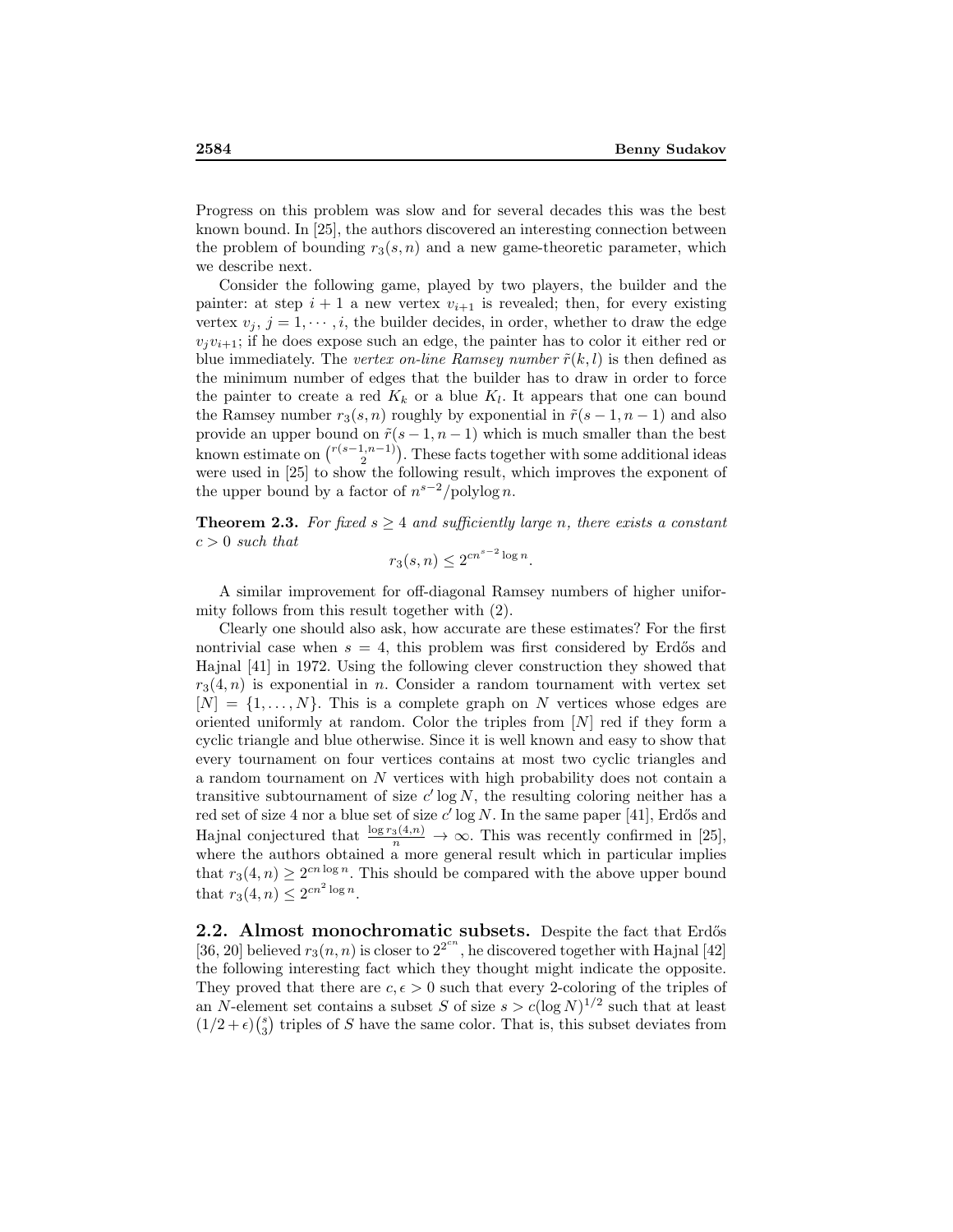having density  $1/2$  in each color by at least some fixed positive constant. Erdős ([37], page 67) further remarks that he would begin to doubt that  $r_3(n,n)$  is double-exponential in  $n$  if one could prove that any 2-coloring of the triples of an N-set contains some set of size  $s = c(\epsilon)(\log N)^{\delta}$  for which at least  $(1 - \epsilon) {s \choose 3}$ triples have the same color, where  $\delta > 0$  is an absolute constant and  $\epsilon > 0$  is arbitrary. Erd˝os and Hajnal proposed [42] that such a statement may even be true with  $\delta = 1/2$ . The following result in [26] shows that this is indeed the case.

**Theorem 2.4.** For each  $\epsilon > 0$  and  $\ell$ , there is  $c = c(\ell, \epsilon) > 0$  such that every  $\ell$ -coloring of the triples of an N-element set contains a subset S of size  $s =$  $c\sqrt{\log N}$  such that at least  $(1 - \epsilon)\binom{s}{3}$  triples of S have the same color.

A random  $\ell$ -coloring of the triples of an  $N$ -element set in which every triple gets one of  $\ell$  colors uniformly at random shows that this theorem is tight up to the constant factor c. Indeed, using a standard tail estimate for the binomial distribution, one can show that in this coloring, with high probability, every subset of size  $\gg \sqrt{\log N}$  has a  $1/\ell + o(1)$  fraction of its triples in each color.

The above theorem shows a significant difference between the discrepancy problem in graphs and that in hypergraphs. As we already mentioned in the previous section, Erdős and Hajnal constructed a 4-coloring of the triples of an  $N$ element set which does not contain a monochromatic subset of size  $c \log \log N$ . Also, by Theorem 2.2, there is a 3-coloring of the triples which does not contain a monochromatic subset of size  $2^{c\sqrt{\log \log N}}$ . Thus, Theorem 2.4 demonstrates (at least for  $\ell \geq 3$ ) that the maximum almost monochromatic subset that an  $\ell$ -coloring of the triples must contain is much larger than the corresponding monochromatic subset. This is in a striking contrast with graphs, where these two quantities have the same order of magnitude, as demonstrated by a random  $\ell$ -coloring of the edges of a complete graph.

It would be very interesting to extend Theorem 2.4 to uniformity  $k \geq 4$ . In [25] the authors proved that for all  $k, \ell$  and  $\epsilon > 0$  there is  $\delta = \delta(k, \ell, \epsilon) > 0$  such that every  $\ell$ -coloring of the k-tuples of an N-element set contains a subset of size  $s = (\log N)^{\delta}$  which contains at least  $(1 - \epsilon) {s \choose k}$  k-tuples of the same color. Unfortunately,  $\delta$  here depends on  $\epsilon$ . On the other hand, this result probably holds even with  $\delta = 1/(k-1)$  (which is the case for  $k = 3$ ).

#### 3. Graph Ramsey Theory

The most famous question in Ramsey Theory is probably that of estimating  $r(n, n)$ . Since this problem remains largely unsolved with very little progress over the last 60 years, the focus of the field has shifted to the study of general graphs. Given an arbitrary fixed graph  $G$ , the Ramsey number  $r(G)$  is the smallest integer N such that any 2-edge coloring of the complete graph  $K_N$ contains a monochromatic copy of G. For the classical Ramsey numbers G itself is taken to be a complete graph  $K_n$ . When  $\ell$  colors are used to color the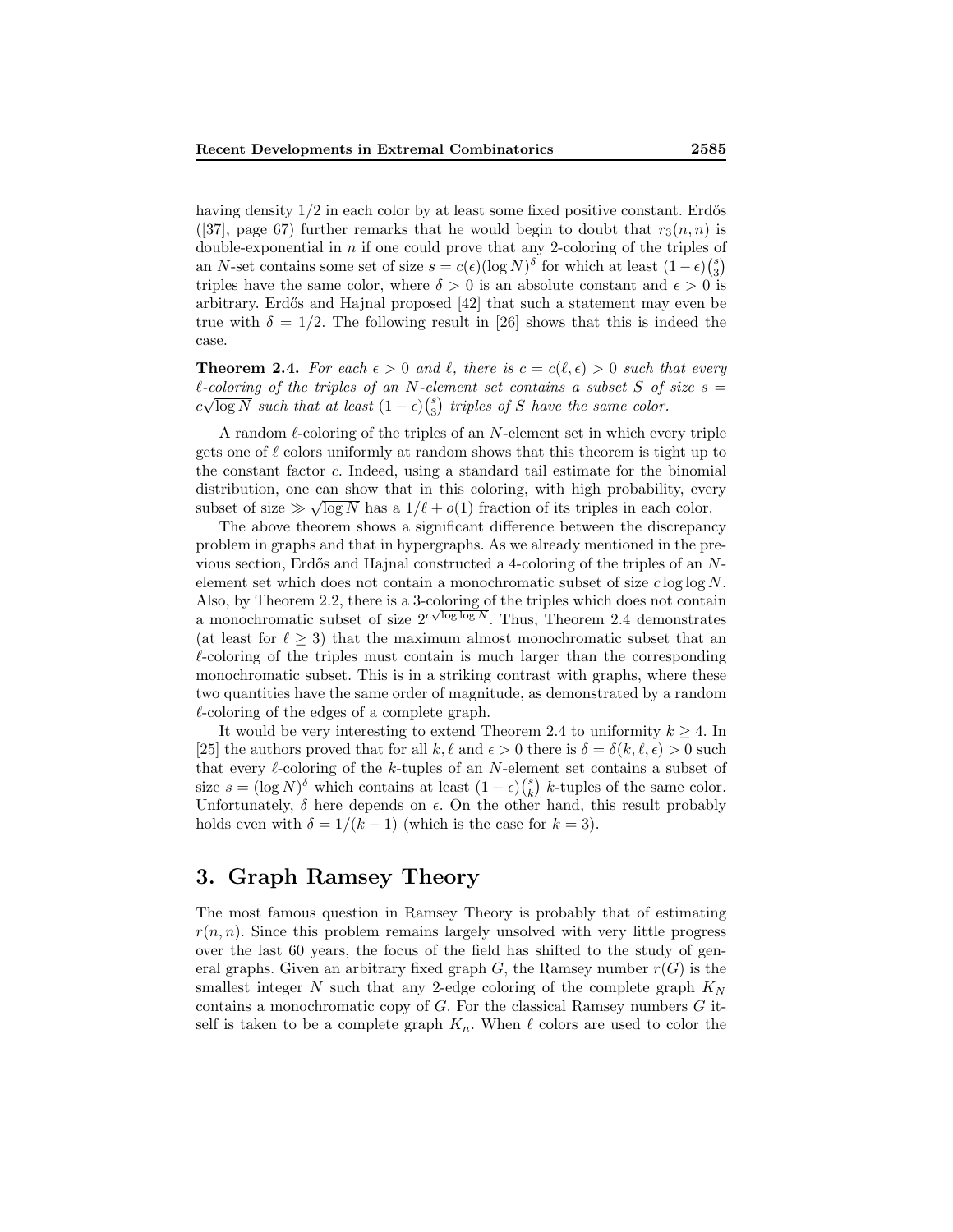edges of  $K_N$  instead of two, we will denote the corresponding value of N by  $r(G; \ell)$ . The original motivation to study Ramsey numbers of general graphs was the hope that it would eventually lead to methods that would give better estimates for  $r(n, n)$ . While this hope has not been realized, a beautiful subject has emerged with many fascinating problems and results. Graph Ramsey Theory, which started about 35 years ago, quickly became one of the most active areas of Ramsey theory. Here we discuss several problems which have played an important role in this development.

**3.1. Linear Ramsey numbers.** Among the most interesting questions about Ramsey numbers are the linear bounds for graphs with certain degree constraints. In 1975, Burr and Erdős [17] conjectured that, for each positive integer  $\Delta$ , there is a constant  $c(\Delta)$  such that every graph G with n vertices and maximum degree  $\Delta$  satisfies  $r(G) \leq c(\Delta)n$ . This conjecture was proved by Chvatál, Rödl, Szemerédi, and Trotter [21]. Their proof is a beautiful illustration of the power of Szemerédi's celebrated regularity lemma (see, e.g., [70]). Remarkably, this means that for graphs of fixed maximum degree the Ramsey number only has a linear dependence on the number of vertices. Because the original method used the regularity lemma, it gave tower type bound on  $c(\Delta)$ . More precisely,  $c(\Delta)$  was bounded by exponential tower of 2s with a height that is itself exponential in  $\Delta$ . Since then, the problem of determining the correct order of magnitude of  $c(\Delta)$  as a function of  $\Delta$  has received considerable attention from various researchers.

The situation was remedied somewhat by Eaton, who proved, still using a variant of the regularity lemma, that the function  $c(\Delta)$  can be taken to be of the form  $2^{2c\Delta}$  (here and later in this section c is some absolute constant). A novel approach of Graham, Rödl, and Rucinski [60] gave the first linear upper bound on Ramsey numbers of bounded degree graphs without using any form of the regularity lemma. Their proof implies that  $c(\Delta) < 2^{c\Delta \log^2 \Delta}$ . In [61], they also proved that there are bipartite graphs with  $n$  vertices and maximum degree  $\Delta$  for which the Ramsey number is at least  $2^{c'\Delta}n$ . Recently, refining their approach further, together with Conlon and Fox [27] the author proved that

$$
c(\Delta) < 2^{c\Delta \log \Delta},
$$

which brings it a step closer to the lower bound.

The case of bipartite graphs with bounded degree was studied by Graham, Rödl, and Rucinski more thoroughly in [61], where they improved their upper bound, showing that  $r(G) \leq 2^{c\Delta \log \Delta} n$  for every bipartite graph G with n vertices and maximum degree ∆. Using a totally different approach, Conlon [23] and, independently, Fox and Sudakov [51] have shown how to remove the log ∆ factor in the exponent, achieving an essentially best possible bound of  $r(G) \leq 2^{c\Delta}n$  in the bipartite case. This gives strong evidence that in the general case  $c(\Delta)$  should also be exponential in  $\Delta$ . The bound proved in [51] has the following form (the estimate in [23] is slightly weaker).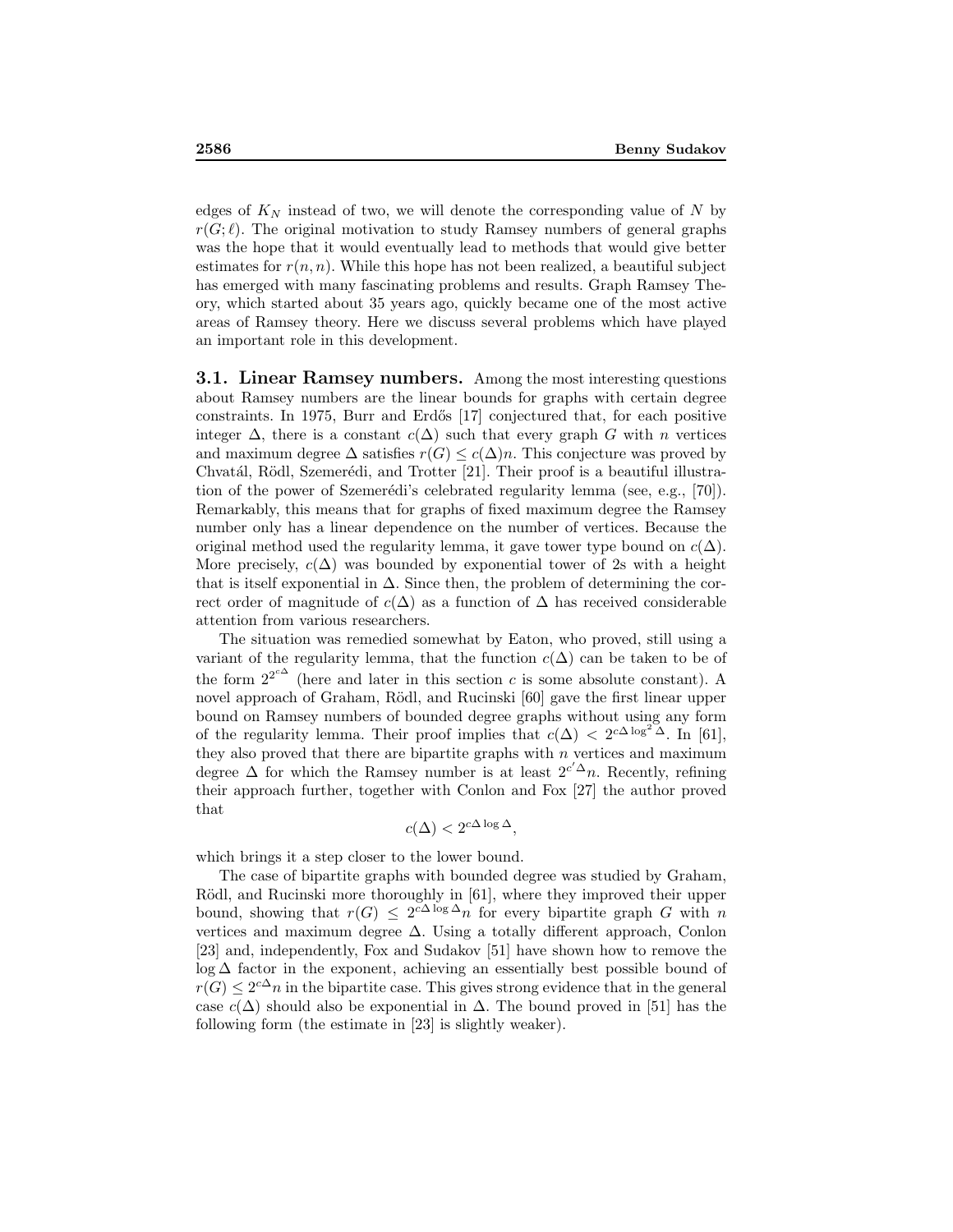**Theorem 3.1.** If G is a bipartite graph with n vertices and maximum degree  $\Delta \geq 1$ , then

$$
r(G) \le \Delta 2^{\Delta + 5} n \, .
$$

One family of bipartite graphs that has received particular attention are the d-cubes. The d-cube  $Q_d$  is the d-regular graph with  $2^d$  vertices whose vertex set is  $\{0,1\}^d$  and two vertices are adjacent if they differ in exactly one coordinate. More than 30 years ago, Burr and Erdős [17] conjectured that the Ramsey number  $r(Q_d)$  is linear in the number of vertices of the d-cube, i.e., there exists an absolute constant  $c > 0$  such that  $r(Q_d) \leq c2^d$ . Since then, several authors have improved the upper bound for  $r(Q_d)$ , but the problem is still open. Beck [11] proved that  $r(Q_d) \leq 2^{cd^2}$ . The bound of Graham et al. [61] shows that  $r(Q_d) \leq 8(16d)^d$ . Using ideas from [72], Shi [88] proved the first exponential bound  $r(Q_d) \leq 2^{cd}$ , with exponent  $c = (1 + o(1))\frac{3+\sqrt{5}}{2} \approx 2.618$ . A very special case of Theorem 3.1, when  $G = Q_d$ , gives immediately that for every positive integer d,

$$
r(Q_d) \le d2^{2d+5},
$$

which is roughly quadratic in the number of vertices of the d-cube.

Given the recent advances in developing the hypergraph regularity method it was natural to expect that linear bounds might also be provable for Ramsey numbers of bounded degree k-uniform hypergraphs. Such a result was indeed established for general k in [30] (extending two earlier proofs for  $k = 3$ ). A short proof of this result, not using regularity and thus giving much better bounds was obtained in [24]. It is based on the approach from [23, 51] used to prove Theorem 3.1.

**3.2. Sparse graphs.** A graph is *d*-degenerate if every subgraph of it has a vertex of degree at most d. This notion nicely captures the concept of sparse graphs as every t-vertex subgraph of a  $d$ -degenerate graph has at most  $td$  edges. (Indeed, remove from the subgraph a vertex of minimum degree, and repeat this process in the remaining subgraph.) Notice that graphs with maximum degree d are d-degenerate. On the other hand, it is easy to construct a d-degenerate graph on  $n$  vertices whose maximum degree is linear in  $n$ . One of the most famous open problems in Graph Ramsey Theory is the following conjecture of Burr and Erdős [17] from 1975.

**Conjecture 3.2.** For each positive integer d, there is a constant  $c(d)$  such that  $r(G) \leq c(d)n$  for every d-degenerate graph G on n vertices.

This difficult conjecture is a substantial generalization of the results on Ramsey numbers of bounded degree graphs from Section 3.1 and progress on this problem was made only recently.

Kostochka and Rödl [73] gave a polynomial upper bound on the Ramsey numbers of d-degenerate graphs. The first nearly linear bound for this conjecture was obtained, by Kostochka and the author, in [74]. They proved that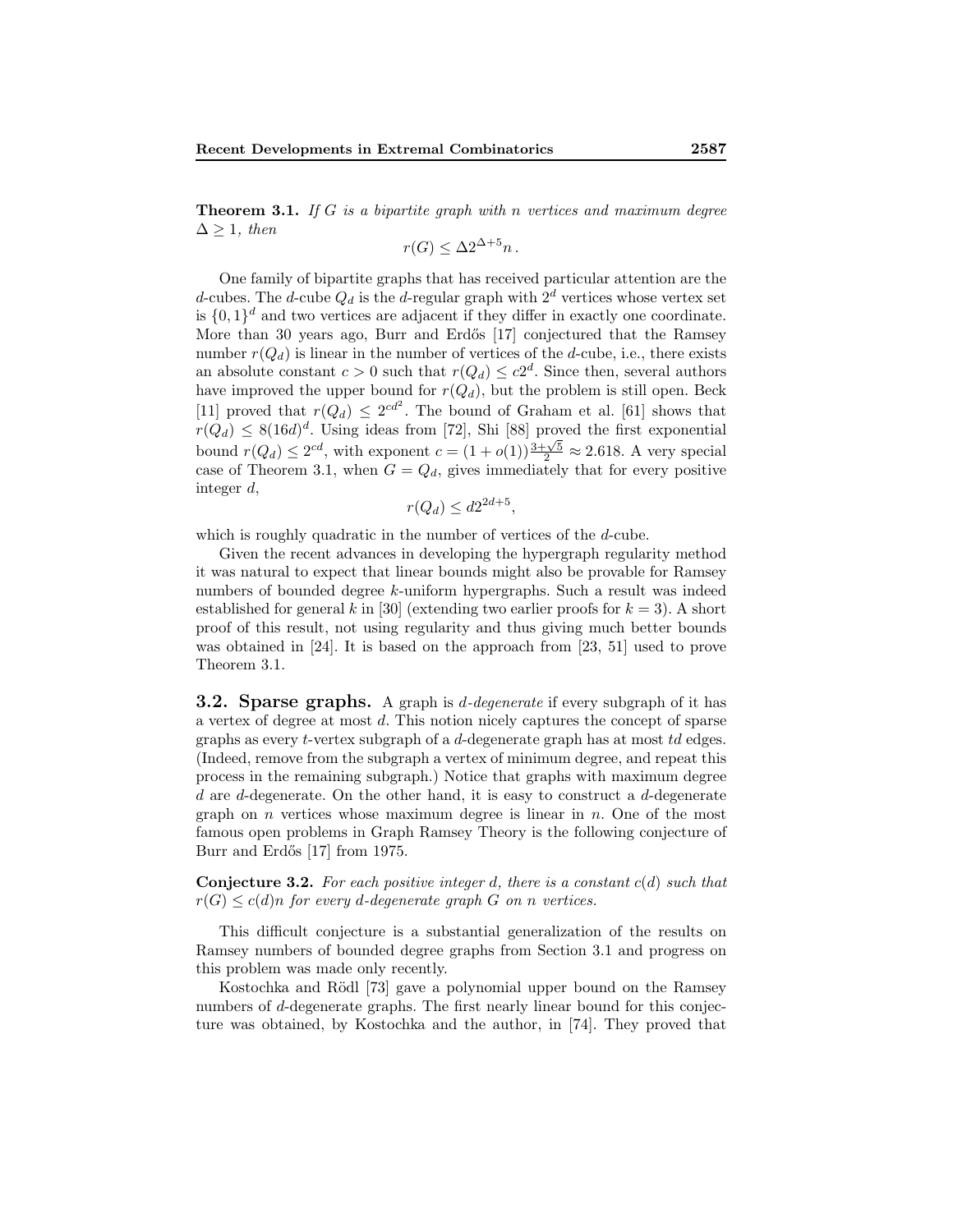d-degenerate graphs on *n* vertices satisfy  $r(G) \leq c_d n^{1+\epsilon}$  for any fixed  $\epsilon > 0$ . The following is the best current estimate, which appeared in [52].

**Theorem 3.3.** For each positive integer  $d$  there is a constant  $c_d$  such that every d-degenerate graph G with order n satisfies  $r(G) \leq 2^{c_d\sqrt{\log n}} n$ .

In the past two decades Conjecture 3.2 was also proved for some special families of d-degenerate graphs (see, e.g., [2, 18, 85]). For example, we know that planar graphs and more generally graphs which can be drawn on a surface of bounded genus have linear Ramsey numbers. One very large and natural family of d-degenerate graphs are sparse random graphs. The *random graph*  $G_{n,p}$  is the probability space of labeled graphs on n vertices, where every edge appears independently with probability p. When  $p = d/n$  it is easy to show using standard large deviation estimates for binomial distribution that with high probability  $G_{n,p}$  is  $O(d)$ -degenerate. Hence it is natural to test the above conjecture on random graphs. This was done in [52], where it was proved that sparse random graphs do indeed have typically linear Ramsey numbers.

3.3. Maximizing the Ramsey number. Another related problem on Ramsey numbers of general graphs was posed in 1973 by Erd˝os and Graham. Among all graphs with  $m$  edges, they wanted to find a graph  $G$  with maximum Ramsey number. Since the results we mentioned so far clearly show that sparse graphs have slowly growing Ramsey numbers, one would probably like to make such a  $G$  as dense as possible. Indeed, Erdős and Graham [40] conjectured that among all the graphs with  $m = \binom{n}{2}$  edges (and no isolated vertices), the complete graph on n vertices has the largest Ramsey number. This conjecture is very difficult and so far there has been no progress on this problem. Because of the lack of progress, in the early  $80s$  Erdős [35] (see also [20]) asked whether one could at least show that the Ramsey number of any graph with  $m$  edges is not substantially larger than that of the complete graph with the same size. Since the number of vertices in a complete graph with  $m$  edges is a constant multiple of  $\sqrt{m}$ , Erdős conjectured that  $r(G) \leq 2^{c\sqrt{m}}$  for every graph G with  $m$  edges and no isolated vertices. The authors of  $[3]$  showed that for all graphs with m edges  $r(G) \leq 2^{c\sqrt{m}\log m}$  and also proved this conjecture in the special case when  $G$  is bipartite. Recently, Erdős' conjecture was established in full generality in [95].

**Theorem 3.4.** If G is a graph on  $m$  edges without isolated vertices, then  $r(G) \leq 2^{250\sqrt{m}}.$ 

This theorem is best possible up to a constant factor in the exponent, since a complete graph with m edges has Ramsey number at least  $2^{\sqrt{m/2}}$ . Based on the results from Section 3.1, it seems plausible that the following strengthening of Conjecture 3.2 holds as well. For all d-degenerate graphs G on n vertices,  $r(G)$  $2<sup>cd</sup>n$ . Such a bound would be a far-reaching generalization of the estimates on Ramsey numbers of bounded-degree graphs and also of Theorem 3.4. Indeed, it is easy to check that every graph with m edges is  $\sqrt{2m}$ -degenerate.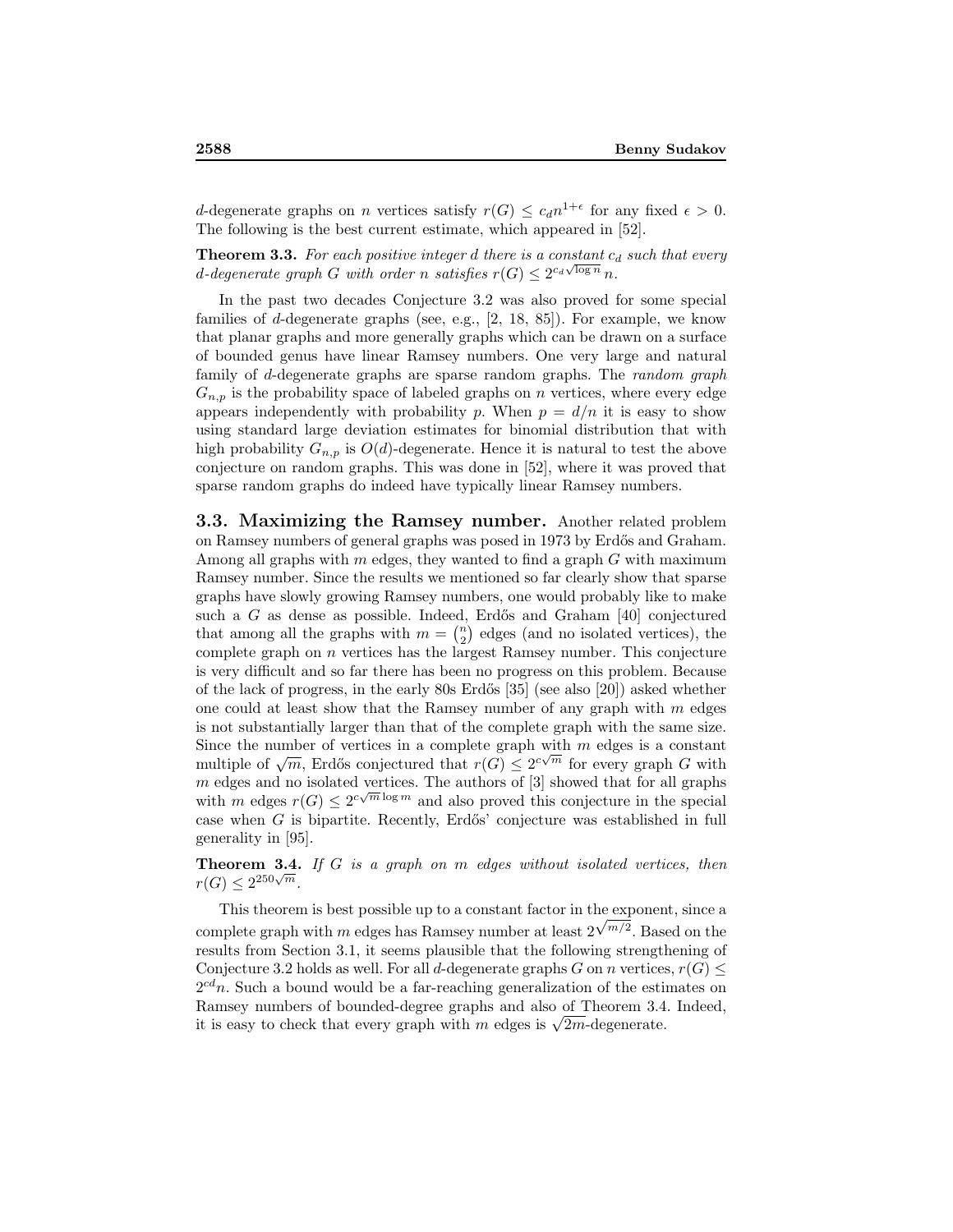**3.4. Methods.** The result of Chvatál et al. [21] which gave the first linear bound on Ramsey numbers of bounded degree graphs (see Section 3.1), was proved using the regularity lemma. This is a surprising and extremely powerful result proved by Szemerédi that has numerous applications in various areas including combinatorial number theory, computational complexity, and mainly extremal graph theory. The regularity lemma was an essential tool in the proof of the celebrated theorem of Szemerédi that any dense subset of integers contains long arithmetic progressions. The precise statement of the lemma is somewhat technical and can be found in [70] together with the description of several of its famous applications.

Roughly this lemma states that the vertices of every large enough graph can be partitioned into a finite number of parts such that the edges between almost all of the parts behave like a random graph. The strength of the regularity lemma is that it applies to every graph and provides a good approximation of its structure which enables one to extract a lot of information about it. It is also known that there is an efficient algorithm for finding such a regular partition. Although the regularity lemma is a great tool for proving qualitative statements, the quantitative bounds which one usually gets from such proofs are rather weak. This is because the number of parts  $M$  in the partition of the graph given by the regularity lemma may be very large, more precisely of tower type. Moreover, Gowers [57] constructed examples of graphs for which  $M$  has to grow that fast. Therefore, to obtain good quantitative estimates, one should typically use a different approach.

One such approach was proposed by Graham, Rödl, and Rucinski [60] (see also [50] for some extensions). They noticed that in some applications, instead of having tight control on the distribution of edges (which the regularity lemma certainly gives), it is enough to satisfy a bi-density condition, i.e., to have a lower bound on the density of edges between any two sufficiently large disjoint sets. Using this observation one can show that in every red-blue edge coloring of  $K_N$ , either the red color satisfies a certain bi-density condition or there is a large set in which the proportion of blue edges is very close to 1. Then, for example, one can find a blue copy of any bounded-degree graph in this almost blue set. On the other hand, this approach is highly specific to the 2-color case and it would be of considerable interest to make it work for k colors.

Another basic tool used to prove several results mentioned in Sections 3.1- 3.3 as well as some other recent striking results in extremal combinatorics is a simple and yet surprisingly powerful lemma, whose proof is probabilistic. Early variants of this lemma, have been proved and applied by various researchers starting with Rödl, Gowers, Kostochka and Sudakov (see [72], [58], [94]).

The lemma asserts, roughly, that every graph with sufficiently many edges contains a large subset  $U$  in which every set of  $d$  vertices has many common neighbors. The proof uses a process that may be called a *dependent random choice* for finding the set  $U$ ;  $U$  is simply the set of all common neighbors of an appropriately chosen random set  $R$ . Intuitively, it is clear that if some set of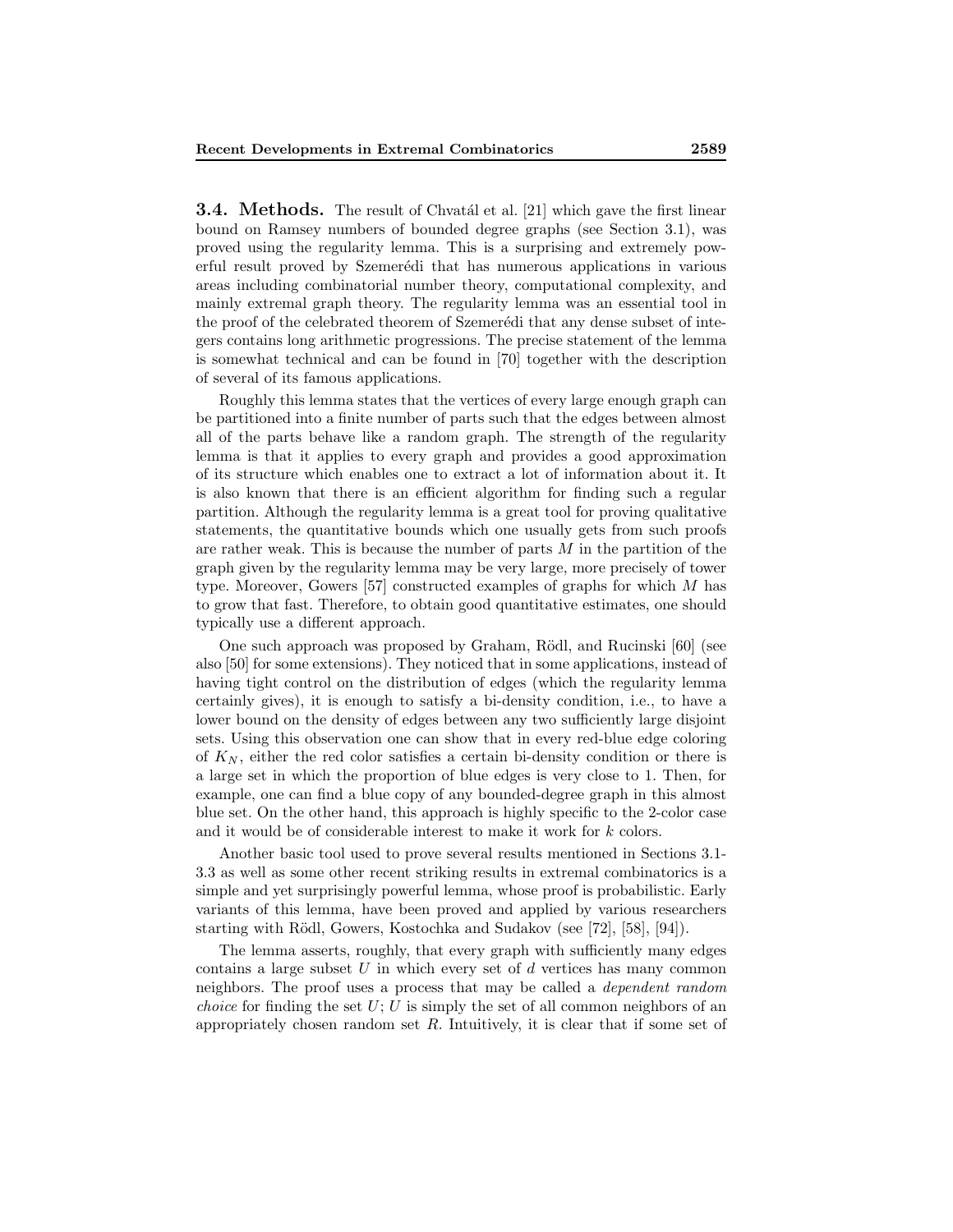$d$  vertices has only few common neighbors, it is unlikely all the members of  $R$ will be chosen among these neighbors. Hence, we do not expect  $U$  to contain any such subset of d vertices.

The main idea of this approach is that in the course of a probabilistic proof, it is often better not to make the choices uniformly at random, but to try and make them depend on each other in a way tailored to the specific argument needed. While this sounds somewhat vague, this simple reasoning and its various extensions have already found many applications to extremal graph theory, additive combinatorics, Ramsey theory and combinatorial geometry. For more information about this technique and its applications we refer the interested reader to the recent survey [53].

### 4. Turán Numbers

Extremal problems are at the heart of graph theory. These problems were extensively studied during the last half century. One of the central questions from which extremal graph theory originated can be described as follows. Given a forbidden graph H, determine  $ex(n, H)$ , the maximal number of edges in a graph on  $n$  vertices that does not contain a copy of  $H$ . This number is also called the Turán number of  $H$ . Instances of this problem appear naturally in discrete geometry, additive number theory, probability, analysis, computer science and coding theory. In this section we describe classical results in this area, mention several applications and report on some recent progress on the problem of determining  $ex(n, H)$  for bipartite graphs.

**4.1. Classical results.** How dense can a graph G on n vertices be if it contains no triangles? One way to obtain such a graph is to split the vertices into two nearly equal parts  $A$  and  $B$  and to connect every vertex in  $A$  with every vertex in  $B$  by an edge. This graph clearly has no triangles and is also very dense. Moreover, it is maximal triangle-free graph, since adding any other edge to G creates a triangle. But is it the densest triangle-free graph on  $n$  vertices? More than a hundred years ago Mantel [78] proved that this is indeed the case and therefore  $ex(n, K_3) = \lfloor n^2/4 \rfloor$ . This, earliest extremal result in graph theory already has an interesting application, found by Katona [65].

Consider  $v_1, \ldots, v_n$ , vectors in  $\mathbb{R}^d$  of length  $|v_i| \geq 1$ . How many pairs of these vectors have sum of length less than 1? Suppose we have  $v_i, v_j, v_k$  such that all three pairwise sums have length less than 1. Then an easy computation shows that

$$
|v_i + v_j + v_k|^2 = |v_i + v_j|^2 + |v_i + v_k|^2 + |v_j + v_k|^2 - |v_i|^2 - |v_j|^2 - |v_k|^2 < 0.
$$

This contradiction together with Mantel's theorem shows that the number of pairs *i, j* with  $|v_i + v_j| < 1$  is at most  $\lfloor n^2/4 \rfloor$ . Suppose now we have two independent identical copies  $X$  and  $Y$  of some arbitrary distribution with values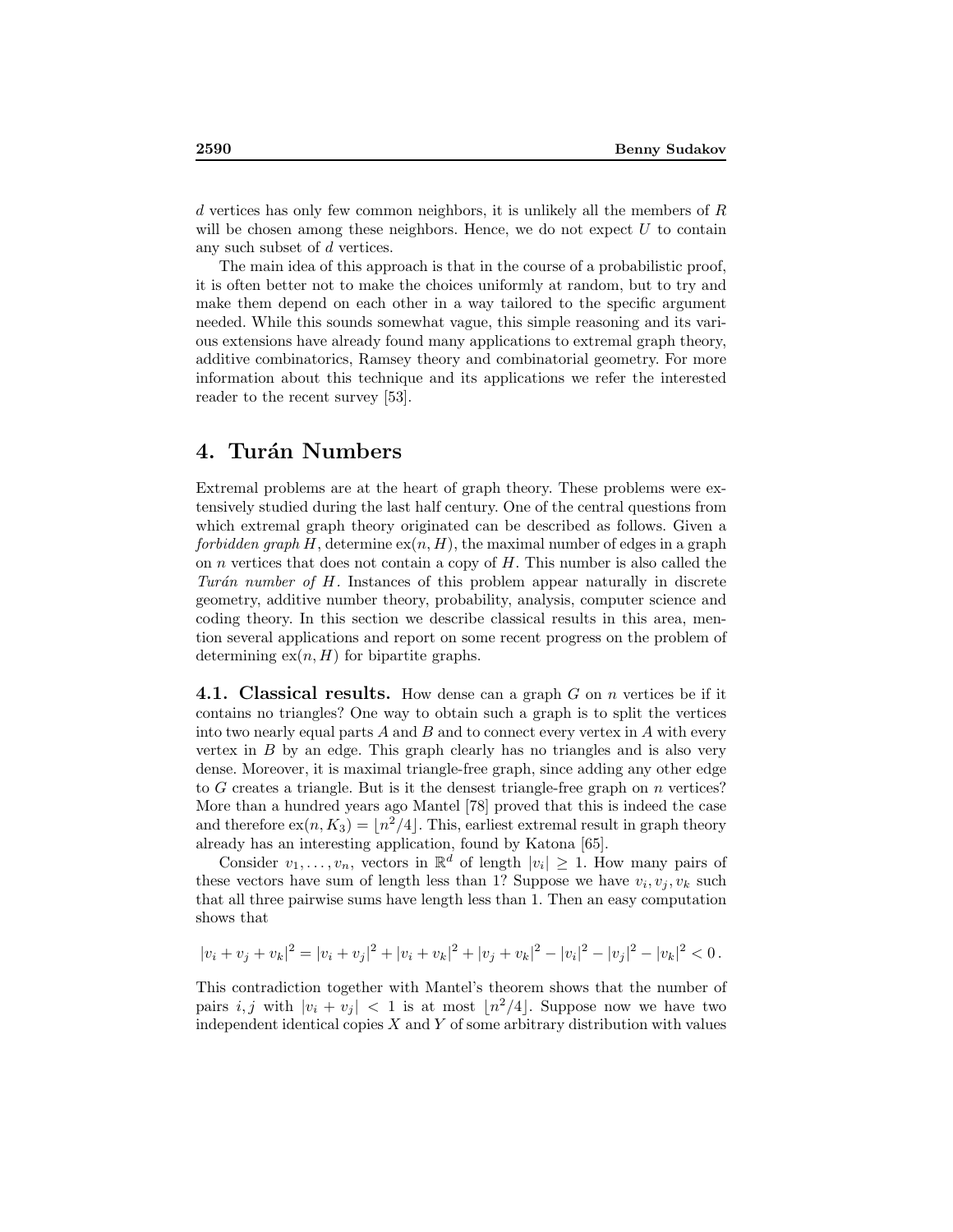in  $\mathbb{R}^d$ . By sampling many independent copies of this distribution and using the above claim on the vectors in  $\mathbb{R}^d$  one can prove the following general inequality

$$
Pr[ |X + Y| \ge 1 ] \ge \frac{1}{2} (Pr[ |X| \ge 1 ] )^{2}.
$$

The starting point of extremal graph theory is generally considered to be the following celebrated theorem of Turán [99]. Partition n vertices into  $r$  parts  $V_1, \ldots, V_r$  of nearly equal size, i.e.,  $||V_i| - |V_j|| \leq 1$ . Let the *Turán graph*  $T_{n,r}$  be the complete r-partite graph obtained by putting the edges between all the pairs of vertices in different parts. In 1941 Turán proved that the largest n-vertex graph, not containing a clique  $K_{r+1}$  is precisely  $T_{n,r}$ . In addition, he posed the problem of determining  $ex(n, H)$  for general graphs and also for hypergraphs (see Section 6).

A priori one might think that the answer to Turán's problem would be messy and that to deal with every particular graph might require each time a new approach. The important and deep theorem of Erdős and Stone [47] together with an observation of Erdős and Simonovits [46] shows that this is not the case. Their very surprising result says that for most graphs there is a single parameter, the chromatic number, which determines the asymptotic behavior of  $ex(n, H)$ . The *chromatic number* of a graph H is the minimal number of colors needed to color the vertices of  $H$  such that adjacent vertices get different colors. Erdős, Stone and Simonovits proved that for a fixed  $H$  and large  $n$ 

$$
ex(n, H) = \left(1 - \frac{1}{\chi(H) - 1}\right) \frac{n^2}{2} + o(n^2).
$$

A moment's thought shows that this determines the asymptotics of  $ex(n, H)$ for all graphs  $H$  with chromatic number at least 3. For example, if  $H$  is a graph formed by the edges of the icosahedron, then it is easy to check that the chromatic number of H is 4 and therefore  $ex(n, H) = (1 + o(1))n^2/3$ .

**4.2. Bipartite graphs.** As we already mentioned, the theorem of Erdős, Stone and Simonovits determines asymptotically  $ex(n, H)$  for all graphs with chromatic number at least 3. However, for bipartite graphs it only gives  $ex(n, H) = o(n^2)$ . The determination of Turán numbers for bipartite graphs remains a challenging project with many open problems. In fact, even the order of magnitude of  $ex(n, H)$  is not known for quite simple bipartite graphs, such as the complete bipartite graph with four vertices in each part, the cycle of length eight, and the 3-cube graph. Here we describe some partial results obtained so far, which use a variety of techniques from different fields including probability, number theory and algebraic geometry.

Let  $t \leq s$  be positive integers and let  $K_{t,s}$  denote the complete bipartite graph with parts of size t and s. For every fixed t and  $s \geq t$ , Kővári, Sós and Turán  $[75]$  proved, more than 60 years ago, that

$$
\mathrm{ex}(n, K_{t,s}) \leq \frac{1}{2}(s-1)^{1/t}n^{2-1/t} + \frac{1}{2}(t-1)n.
$$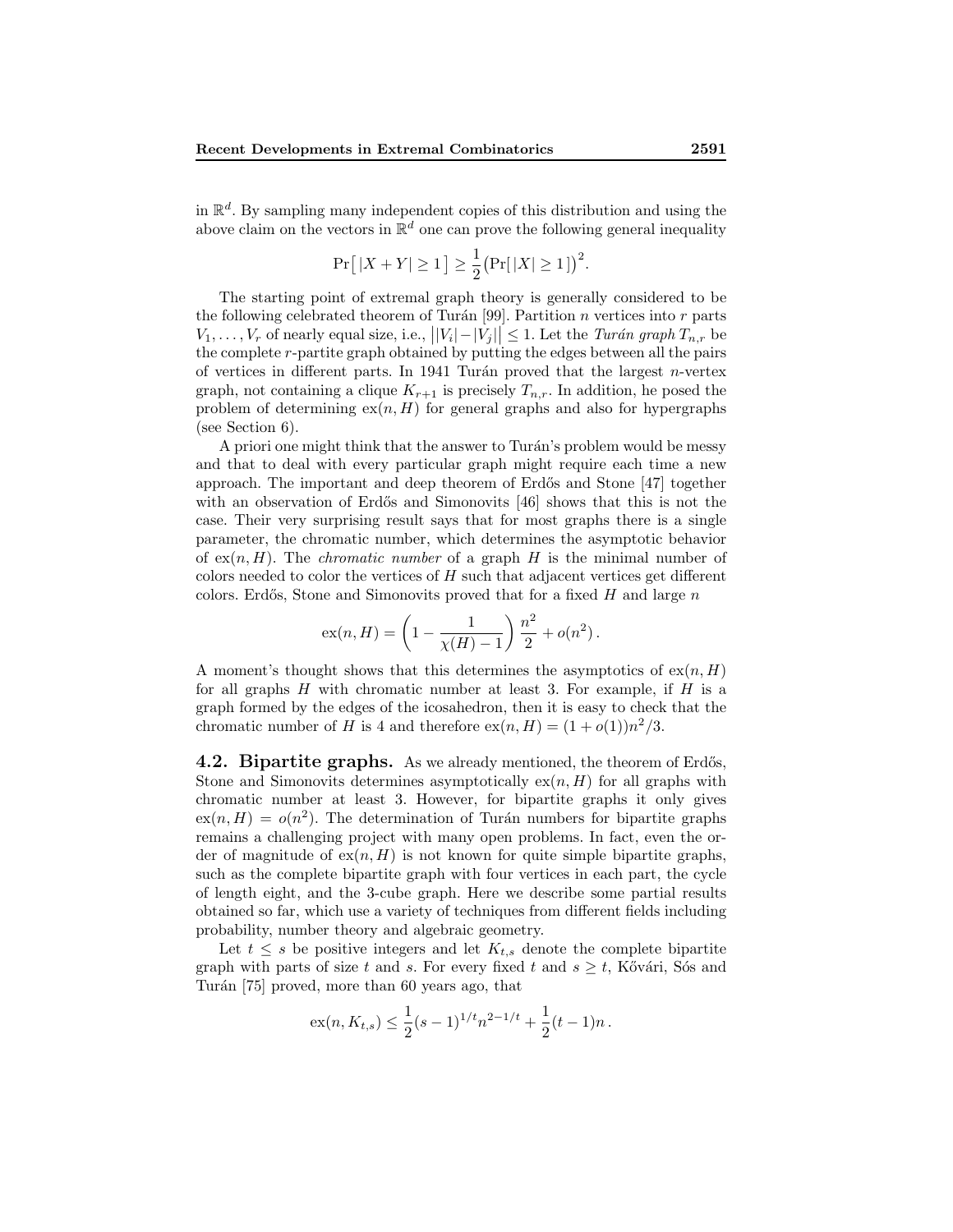It is conjectured that the right hand side gives the correct order of magnitude of  $ex(n, K_{t,s})$ . However, progress on this problem was slow and despite several results by various researchers this is known only for  $s > (t-1)!$  (see [4] and its references). In particular, in the most interesting case  $s = t$  the Turán number of  $K_{4,4}$  is already unknown. All constructions for this problem are algebraic and the more recent ones require some tools from elementary algebraic geometry.

The Turán numbers for  $K_{t,s}$  appear naturally in problems in other areas of mathematics. For example, in 1946, Erdős [31] asked to determine the maximum possible number of unit distances among  $n$  points on the plane. One might think that potentially the number of such distances may be even quadratic. Given such a set of n points, consider a graph whose vertices are the points and two of them are adjacent if the distance between them is one. Since on the plane for any two fixed points  $p$  and  $p'$  there are precisely two other points whose distance to both  $p, p'$  is one, the resulting graph has no  $K_{2,3}$ . Therefore, by the above result there are at most  $O(n^{3/2})$  unit distances. Erdős conjectured that the number of such distances is always at most  $n^{1+o(1)}$ , but the best current bound for this problem, obtained in [93], is  $O(n^{4/3})$ .

Suppose we have a set of integers A such that  $A + A = \{a + a' \mid a, a' \in A\}$ contains all numbers  $1^2, 2^2, \ldots, n^2$ . How small can the set A be? This is a special case of the question asked by Wooley [100] at the AIM conference on additive combinatorics in 2004. Clearly, A has size at least  $\sqrt{n}$  but the truth is probably  $n^{1-o(1)}$ . It appears that Erdős and Newman [44] already considered this problem earlier and noticed that using extremal graph theory one can show that  $|A| \geq n^{2/3-o(1)}$ . Consider a graph whose vertices are elements of A and for every  $1 \le x \le n$  choose some pair  $a, a'$  such that  $x^2 = a + a'$  and connect them by an edge. Erdős and Newman use bounds on  $ex(n, K_{2,s})$  to conclude that if  $|A| = n^{2/3 - \epsilon}$  then this graph must contain two vertices  $a_1$  and  $a_2$  with at least  $n^{\delta}$  common neighbors. Thus one can show that  $a_1 - a_2$  can be written as a difference of two squares in  $n^{\delta}$  different ways and therefore will have too many divisors, a contradiction.

Not much is known for Turán numbers of general bipartite graphs. Moreover, we do not even have a good guess what parameter of a bipartite graph might determine the order of growth of its Turán number. Some partial answers to this question were proposed by Erd˝os. Recall that a graph is t-degenerate if its every subgraph contains a vertex of degree at most  $t$ . In 1966 Erdős [33] (see also [20]) conjectured that every t-degenerate bipartite graph  $H$  satisfies  $\operatorname{ex}(n, H) \le O(n^{2-1/t})$ . Recently, progress on this conjecture was obtained in [3]. One of the results in this paper says that the conjecture holds for every bipartite graph  $H$  in which the degrees of all vertices in one part are at most  $t$ . This result, which can be also derived from an earlier result of Füredi [55], is a far reaching generalization of the above estimate of Kővári, Sós and Turán. It is tight for every fixed t as was shown, e.g., by constructions in [4]. Another result in [3] gives the first known estimate on the Turán numbers of degenerate bipartite graphs.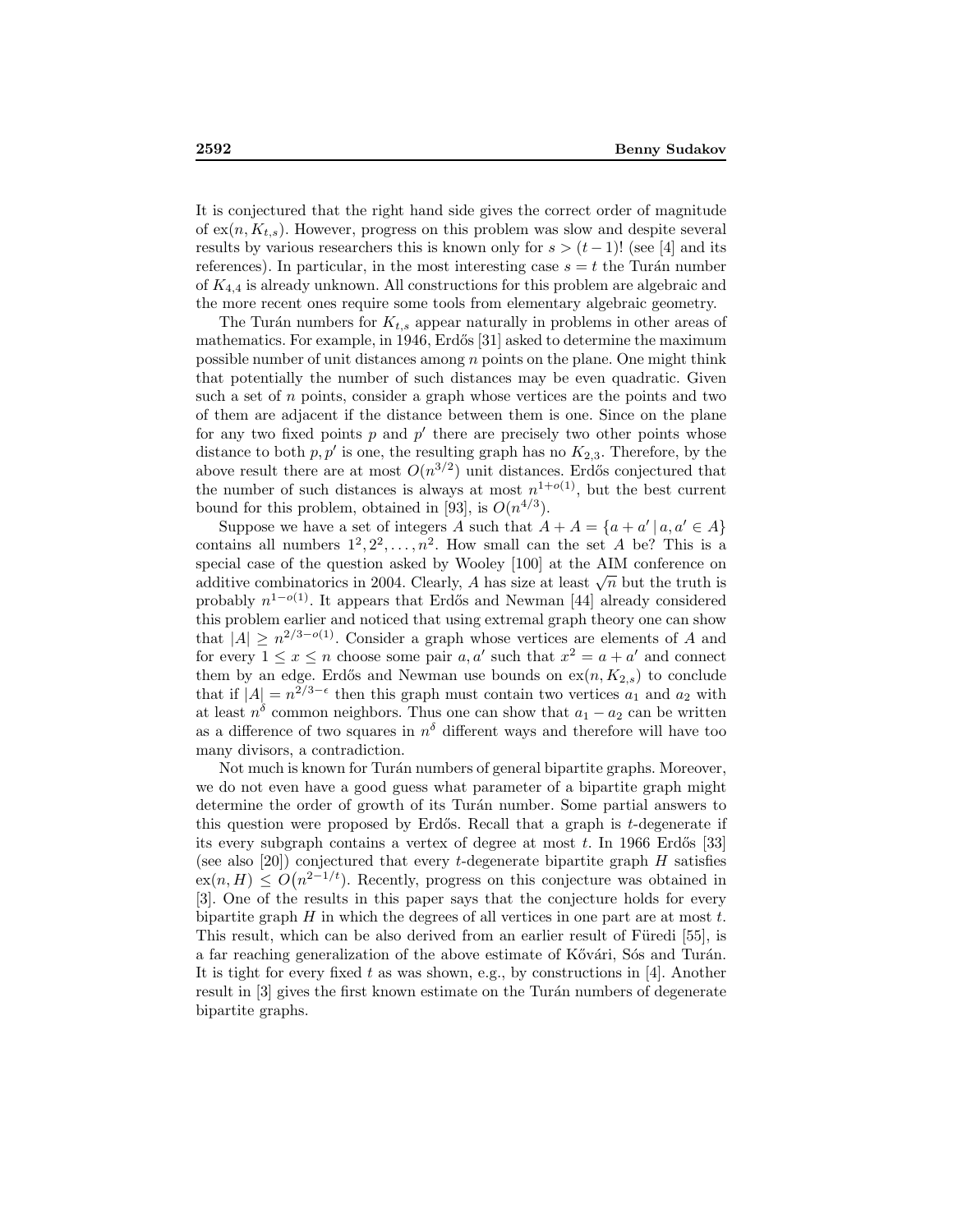**Theorem 4.1.** Let  $H$  be a bipartite t-degenerate graph on h vertices. Then for all  $n \geq h$ 

$$
ex(n, H) \leq h^{1/2t} n^{2 - \frac{1}{4t}}
$$
.

The proof of this theorem and also of the first result from [3] mentioned above is based on the dependent random choice approach, which we briefly discussed in Section 3.4.

**4.3. Subgraph multiplicity.** Turán's theorem says that any graph with  $m > (1 - \frac{1}{r})\frac{n^2}{2}$  $\frac{n^2}{2}$  edges contains at least one copy of  $K_{r+1}$ . The question of how many such copies  $f_r(m, n)$  must exist in an *n*-vertex graph with m edges received quite a lot of attention and has turned out to be notoriously difficult. When m is very close to the  $ex(n, K_{r+1})$  this function was computed by Erdős. Let  $m = p{n \choose 2}$ , where the edge density p (the fraction of the pairs which are edges) is a fixed constant strictly greater than  $1 - 1/r$ . One very interesting open question is to determine the asymptotic behavior of  $f_r(m, n)$  as a function of  $p$  only. Further results in this direction were obtained by Goodman, Lovász, Simonovits, Bollobás, and Fisher (for more details see [82, 80] and their references). Recently Razborov [82] and Nikiforov [80] resolved this problem for the cases  $r = 2$  and  $r = 3$ , respectively. It appears that in these cases the solution corresponds to the complete  $(t + 1)$ -partite graph in which t parts are roughly equal and are larger than the remaining part, and the integer  $t$  is such that  $p \in \left[1 - \frac{1}{t}, 1 - \frac{1}{t+1}\right].$ 

For bipartite graphs the situation seems to be very different. The beautiful conjectures of Erd˝os and Simonovits [90] and of Sidorenko [89] suggest that for any bipartite H there is  $\gamma(H) > 0$  such that the number of copies of H in any graph G on n vertices and edge density  $p > n^{-\gamma(H)}$  is asymptotically at least the same as in the *n*-vertex random graph with edge density  $p$ . The original formulation of the conjecture by Sidorenko is in terms of graph homomorphisms. A homomorphism from a graph H to a graph G is a mapping  $f: V(H) \to V(G)$ such that for each edge  $(u, v)$  of H,  $(f(u), f(v))$  is an edge of G. Let  $h_H(G)$ denote the number of homomorphisms from  $H$  to  $G$ . We also consider the normalized function  $t_H(G) = h_H(G)/|G|^{|H|}$ , which is the fraction of mappings  $f: V(H) \to V(G)$  which are homomorphisms. Sidorenko's conjecture states that for every bipartite graph  $H$  with  $q$  edges and every graph  $G$ ,

$$
t_H(G) \ge t_{K_2}(G)^q.
$$

This conjecture also has the following appealing analytical form. Let  $\mu$  be the Lebesgue measure on [0, 1] and let  $h(x, y)$  be a bounded, symmetric, nonnegative and measurable function on  $[0,1]^2$ . Let H be a bipartite graph with vertices  $u_1, \ldots, u_t$  in the first part and vertices  $v_1, \ldots, v_s$  in the second part. Denote by E the set of edges of H, i.e., all the pairs  $(i, j)$  such that  $u_i$  and  $v_j$ are adjacent, and let  $|E| = q$ .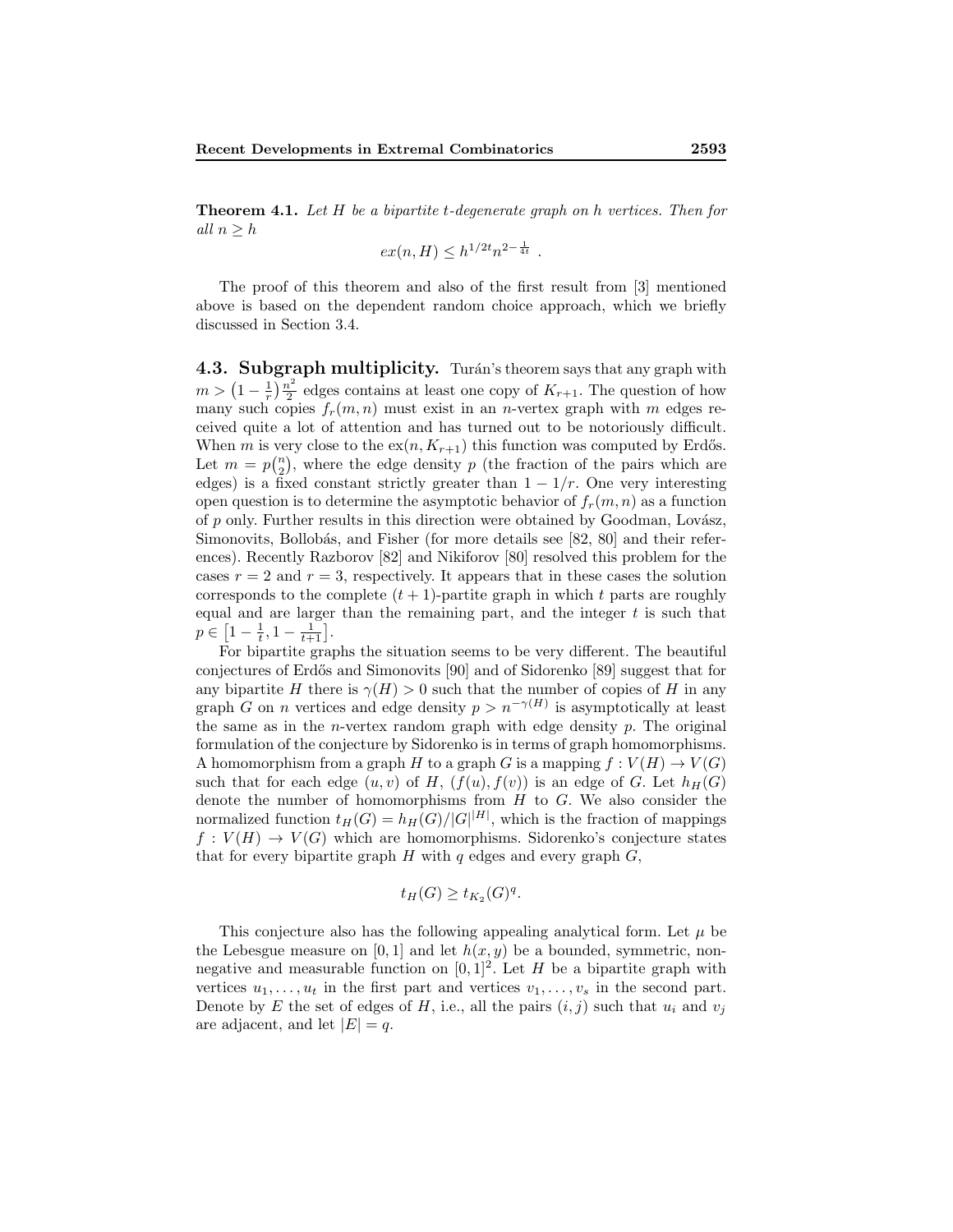Conjecture 4.2.

$$
\int \prod_{(i,j)\in E} h(x_i, y_j) d\mu^{s+t} \ge \left(\int h d\mu^2\right)^q.
$$

The expression on the left hand side of this inequality is quite common. Such integrals are called Feynman integrals in quantum field theory and they also appear in classical statistical mechanics. Unsurprisingly then, Sidorenko's conjecture has connections to a broad range of topics, such as matrix theory, Markov chains, graph limits and quasirandomness. So far this conjecture was established only in very special cases, e.g., for complete bipartite graphs, trees, even cycles (see [89]), and also for cubes [64].

Recently, Sidorenko's conjecture was proved for a new class of graphs. In [28], it was shown that the conjecture holds for every bipartite graph  $H$  which has a vertex adjacent to all the vertices in the other part. Using this result, one can easily deduce an approximate version of Sidorenko's conjecture for all graphs. For a connected bipartite graph  $H$  with parts  $V_1, V_2$ , define the bipartite graph H with parts  $V_1, V_2$  such that  $(v_1, v_2) \in V_1 \times V_2$  is an edge of H if and only if it is not an edge of  $H$ . Define the *width* of  $H$  to be the minimum degree of  $\overline{H}$ . If H is not connected, the width of H is the sum of the widths of the connected components of H. Note that the width of a connected bipartite graph is 0 if and only if it has a vertex that is complete to the other part. Moreover, the width of a bipartite graph with h vertices is always at most  $h/2$ .

**Theorem 4.3.** If H is a bipartite graph with q edges and width w, then  $t_H(G) \geq$  $t_{K_2}(G)^{q+w}$  holds for every graph  $G$ .

#### 5. Generalizations

Turán's theorem, which determines the maximum number of edges in a  $K_{r+1}$ free graph on  $n$  vertices, is probably the most famous result in extremal combinatorics and there are many interesting generalizations and extensions of this theorem. In this section we discuss several such results.

**5.1. Local density.** A generalization of Turán's theorem that takes into account edge distribution, or local density, was introduced by Erdős [34] in 1975. He asked the following question. Suppose that G is a  $K_{r+1}$ -free graph on n vertices in which every set of  $\alpha n$  vertices spans at least  $\beta n^2$  edges for some  $0 \leq \alpha, \beta \leq 1$ . How large can  $\beta$  be as a function of  $\alpha$ ? Erdős, Faudree, Rousseau and Schelp [39] studied this problem and conjectured that for  $\alpha$  sufficiently close to 1 the Turán graph  $T_{n,r}$  has the highest local density. They proved this for triangle-free graphs  $(r = 2)$  and the general case of this conjecture was established in [66]. It is easy to check that for  $\alpha \geq \frac{r-1}{r}$  every subset of  $T_{n,r}$  of size  $\alpha n$  contains at least  $\frac{r-1}{2r}(2\alpha-1)n^2$  edges. The result in [66] says that if G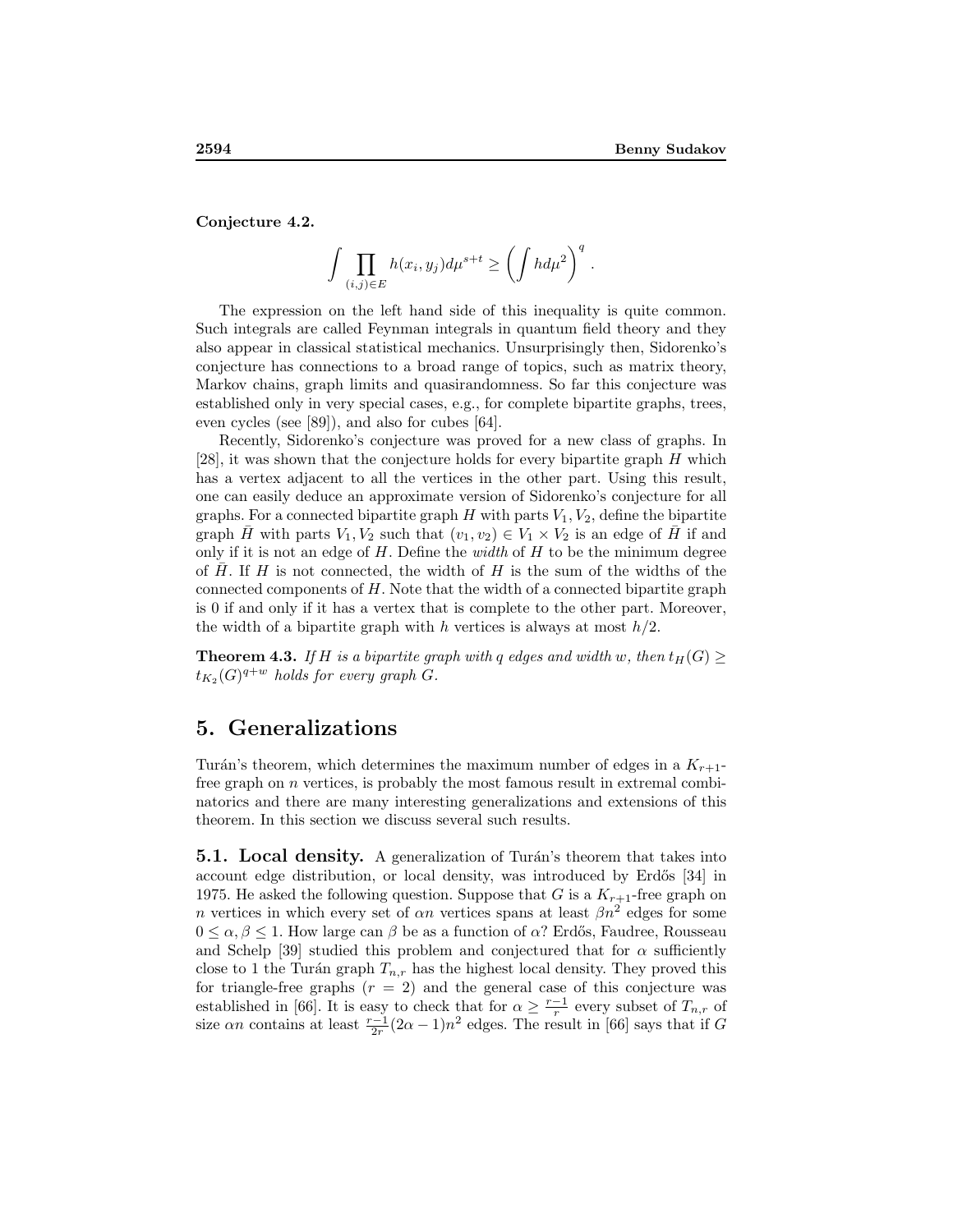is a  $K_{r+1}$ -free graph on *n* vertices and  $1 - \frac{1}{2r^2} \le \alpha \le 1$ , then G contains a set of an vertices spanning at most  $\frac{r-1}{2r}(2\alpha - \tilde{1})n^2$  edges and equality holds only when  $G$  is a Turán graph.

For triangle-free graphs and general  $\alpha$  it was conjectured in [39] that  $\beta$  is determined by a family of extremal triangle-free graphs. Besides the complete bipartite graph  $T_{n,2}$  already mentioned, another important graph is  $C_{n,5}$ , which is obtained from a 5-cycle by replacing each vertex i by an independent set  $V_i$ of size  $n/5$  (assuming for simplicity that n is divisible by 5), and each edge ij by a complete bipartite graph joining  $V_i$  and  $V_j$  (this operation is called a 'blow-up'). Erdős et al. conjectured that for  $\alpha$  above 17/30 the Turán graph has the highest local density and for  $1/2 \le \alpha \le 17/30$  the best graph is  $C_{n,5}$ . On the other hand, for  $r \geq 3$  Chung and Graham [19] conjectured that the Turán graph has the best local density even for  $\alpha$  as low as 1/2. When  $\alpha$  is a small constant the situation is unclear and there are no natural conjectures.

The case  $r = 2$  and  $\alpha = 1/2$  is one of the favorite questions of Erdős that he returned to often and offered a \$250 prize for its solution. Here the conjecture is that any triangle-free graph on n vertices should contain a set of  $n/2$  vertices that spans at most  $n^2/50$  edges. This conjecture is one of several important questions in extremal graph theory where the optimal graph is suspected to be the blow-up of the 5-cycle  $C_{n,5}$ . So far these problems are completely open and we need new techniques to handle them.

Another question, that is similar in spirit, is to determine how many edges one may need to delete from a  $K_{r+1}$ -free graph on n vertices in order to make it bipartite. This is an instance of the well known Max-Cut problem, which asks for the largest bipartite subgraph of a given graph G. This problem has been the subject of extensive research both from the algorithmic perspective in computer science and the extremal perspective in combinatorics.

A long-standing conjecture of Erdős [34] says that one needs to delete at most  $n^2/25$  edges from a triangle-free graph to make it bipartite, and  $C_{n,5}$ shows that this estimate would be the best possible. This problem is still open and the best known bound is  $(1/18 - \epsilon)n^2$  for some constant  $\epsilon > 0$ , obtained by Erdős, Faudree, Pach and Spencer [38]. Erdős also conjectured that for  $K_4$ -free graphs on *n* vertices the answer for this problem is at most  $n^2/9$ . This was recently proved in [96].

**Theorem 5.1.** Every  $K_4$ -free graph on n vertices can be made bipartite by deleting at most  $n^2/9$  edges. Moreover, the only extremal graph which requires deletion of so many edges is the Turán graph  $T_{n,3}$ .

It is also plausible to conjecture that, for all  $r > 3$ , the  $K_{r+1}$ -free *n*-vertex graph that requires the most edge deletions in order to make it bipartite is the Turán graph  $T_{n,r}$ .

It was observed in [76] that for regular graphs, a bound for the local density problem implies a related bound for the problem of making the graph bipartite. Indeed, suppose  $n$  is even,  $G$  is a d-regular graph on  $n$  vertices and  $S$  is a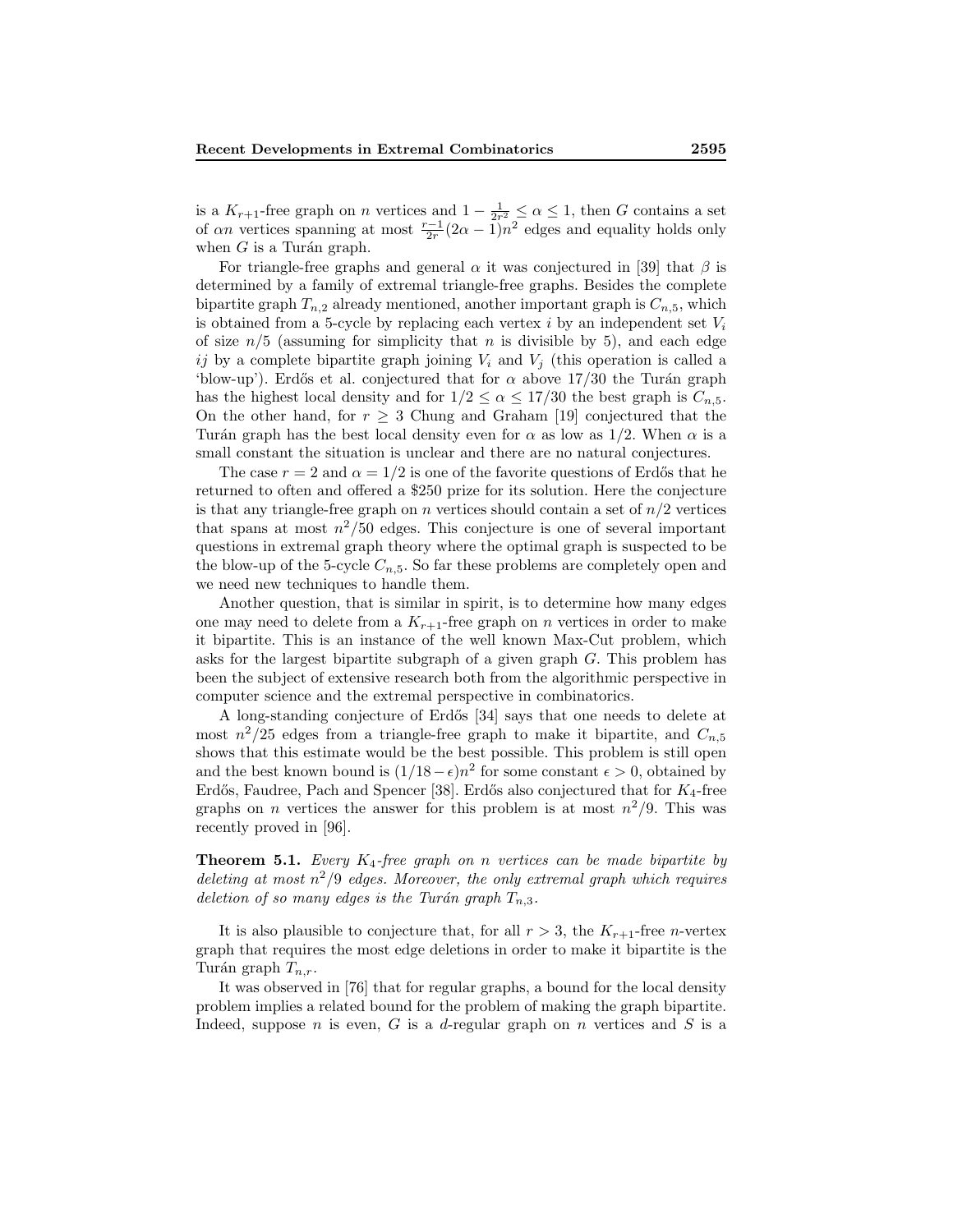set of  $n/2$  vertices. Then  $dn/2 = \sum_{s \in S} d(s) = 2e(S) + e(S, \overline{S})$  $\sum$ ) and  $dn/2 =$  $s \notin S$   $d(s) = 2e(\bar{S}) + e(S, \bar{S})$ . This implies that  $e(S) = e(\bar{S})$ , i.e., S and  $\bar{S}$  span the same number of edges. Deleting the  $2e(S)$  edges within S and  $\overline{S}$  makes the graph bipartite. Thus, for example, if in a regular triangle-free graph  $G$  one can find a set S with  $|S| = n/2$  which spans at most  $n^2/50$  edges, then G can be made bipartite by deleting at most  $n^2/25$  edges. This relation, together with Theorem 5.1, gives some evidence that indeed for  $r \geq 3$  the Turán graph should have the best local density for all  $0 \leq \alpha \leq 1$ .

5.2. Graphs with large minimum degree. Clearly, for any graph G, the largest  $K_{r+1}$ -free subgraph of G has at least as many edges as does the largest r-partite subgraph. For which graphs do we have an equality? This question was raised by Erdős  $[35]$ , who noted that by Turán's theorem there is an equality for the complete graph  $K_n$ . In [7] and [16] it was shown that the equality holds with high probability for sufficiently dense random graphs. Recently, a general criteria implying equality was obtained in [5], where it is proved that a minimum degree condition is sufficient. Given a fixed graph H and a graph G let  $e_r(G)$  and  $e_H(G)$  denote the number of edges in the largest  $r$ -partite and the largest  $H$ -free subgraphs of  $G$ , respectively. The following theorem shows that both Turán's and Erdős-Stone-Simonovits' theorems holds not only for  $K_n$  but also for any graph with large minimum degree.

**Theorem 5.2.** Let H be a graph with chromatic number  $r + 1 \geq 3$ . Then there are constants  $\gamma = \gamma(H) > 0$  and  $\mu = \mu(H) > 0$  such that if G is a graph on n vertices with minimum degree at least  $(1 - \mu)n$ , then

$$
e_r(G) \le e_H(G) \le e_r(G) + O(n^{2-\gamma}).
$$

Moreover, if  $H = K_{r+1}$  then  $e_H(G) = e_r(G)$ .

The assertion of this theorem for the special case when  $H$  is a triangle is proved in [14] and in a stronger form in [8].

As well as being interesting in its own right, this theorem was motivated by the following question in computer science. Given some *property*  $P$  and a  $graph G$ , it is a fundamental computational problem to find the smallest number of edge deletions and additions needed to turn G into a graph satisfying this property. We denote this quantity by  $E_{\mathcal{P}}(G)$ . Specific instances of graph modification problems arise naturally in several fields, including molecular biology and numerical algebra. A graph property is monotone if it is closed under removal of vertices and edges. Note that, when trying to turn a graph into one satisfying a monotone property, we will only need to use edge deletions and therefore in these cases the problem is called an edge-deletion problem. Two examples of interesting monotone properties are k-colorability and the property of not containing a copy of a fixed graph  $H$ . It appears that using combinatorial methods it is possible to give a nearly complete answer to the question of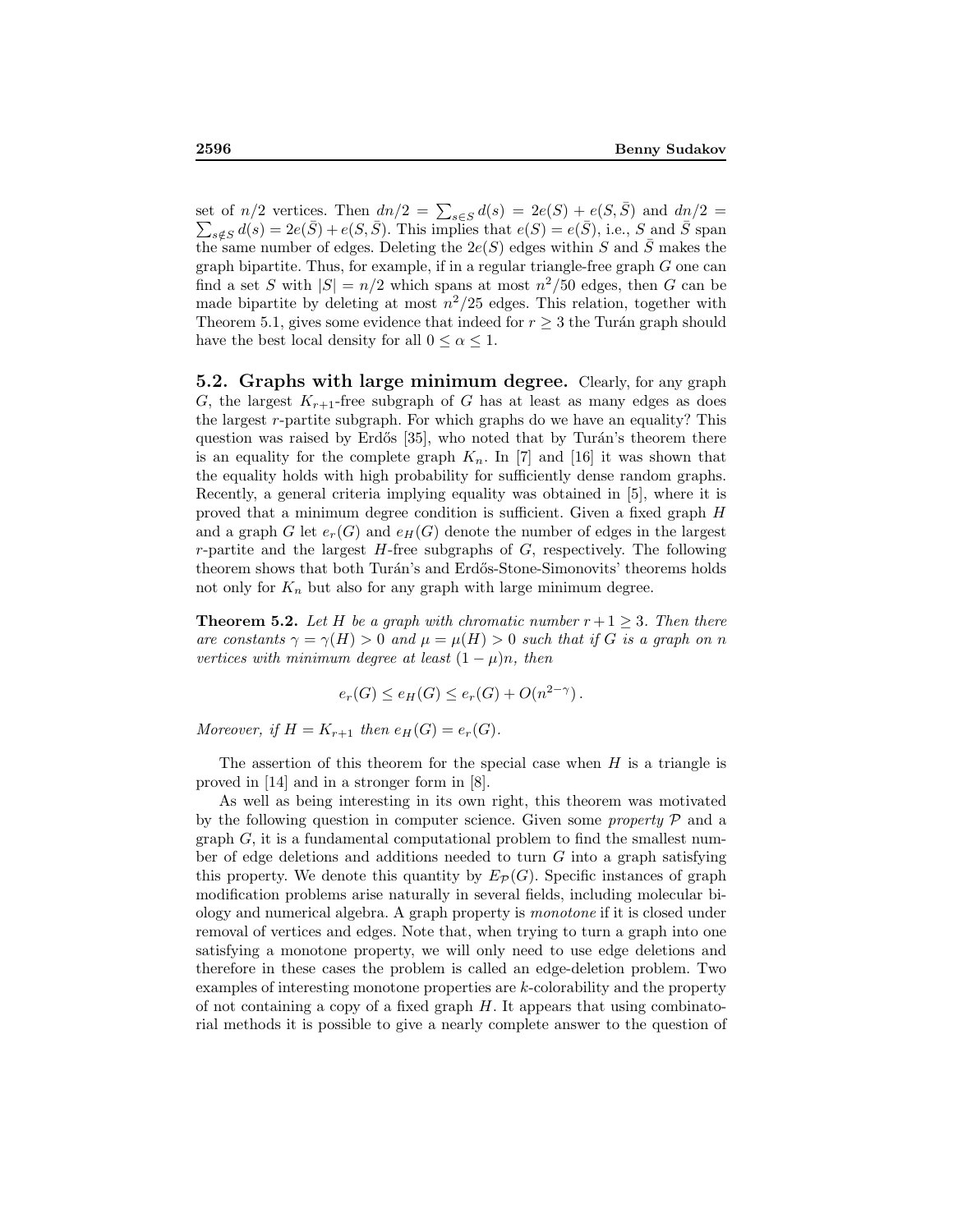how accurately one can approximate (up to additive error) the solution of the edge-deletion problem for monotone properties.

For any fixed  $\epsilon > 0$  and any monotone property P there is a deterministic algorithm, obtained in  $[5]$ , which, given a graph G on n vertices, approximates  $E_{\mathcal{P}}(G)$  within an additive error of  $\epsilon n^2$  (i.e., it computes a number X such that  $|X - E_{\mathcal{P}}(G)| \leq \epsilon n^2$ . Moreover, the running time of the algorithm is linear in the size of the graph. This algorithm uses a strengthening of Szemerédi's regularity lemma which implies that every graph G can be approximated by a small (fixed size) weighted graph W, so that  $E_{\mathcal{P}}(G)$  is an approximate solution of a related problem on  $W$ . Since  $W$  has a fixed size, we can now resort to a brute force solution. Given the above, a natural question is for which monotone properties one can obtain better additive approximations of  $E_{\mathcal{P}}$ . Another result in [5] essentially resolves this problem by giving a precise characterization of the monotone graph properties for which such approximations exist.

On the one hand, if there is a bipartite graph that does not satisfy property P, then there is a  $\delta > 0$  for which it is possible to approximate  $E_{\mathcal{P}}$  within an additive error of  $n^{2-\delta}$  in polynomial time. On the other hand, if all bipartite graphs satisfy P, then for any  $\delta > 0$  it is NP-hard to approximate distance to P within an additive error of  $n^{2-\delta}$ . The proof of this result, among the other tools, uses Theorem 5.2 together with spectral techniques. Interestingly, prior to [5], it was not even known that computing  $E_{\mathcal{P}}$  precisely for most properties satisfied by all bipartite graphs (e.g., being triangle-free) is  $NP$ -hard. It thus answers (in a strong form) a question of Yannakakis, who asked in 1981 if it is possible to find a large and natural family of graph properties for which computing  $E_{\mathcal{P}}$  is NP-hard.

**5.3. Spectral Turán theorem.** Given an arbitrary graph  $G$ , consider a partition of its vertices into  $r$  parts which maximizes the number of edges between the parts. Then the degree of each vertex within its own part is at most  $1/r$ -times its degree in G, since otherwise we can move this vertex to some other part and increase the total number of edges connecting different parts. This simple construction shows that the largest r-partite and hence also largest  $K_{r+1}$ -free subgraph of G has at least a  $\frac{r-1}{r}$ -fraction of its edges. We say that a graph  $G$  (or rather a family of graphs) is  $r$ -Turán if this trivial lower bound is essentially an upper bound as well, i.e., the largest  $K_{r+1}$ -free subgraph of G has at most  $(1+o(1))\frac{r-1}{r}|E(G)|$  edges. Note that Turán's theorem says that this holds when  $G$  is a complete graph on  $n$  vertices. Thus it is very natural to ask, which other graphs are  $r$ -Turán?

It has been shown that for any fixed r, there exists  $p(r, n)$  such that for all  $p \gg p(r, n)$  with high probability the random graph  $G_{n,p}$  is r-Turán. The value of  $p$  for which this result holds was improved several times by various researches. Recently, resolving the longstanding conjecture, Conlon and Gowers [29] and independently Schacht [87] established the optimal value of  $p(r, n) = n^{-2/(r+2)}$ . These results about random graphs do not yet provide a deterministic sufficient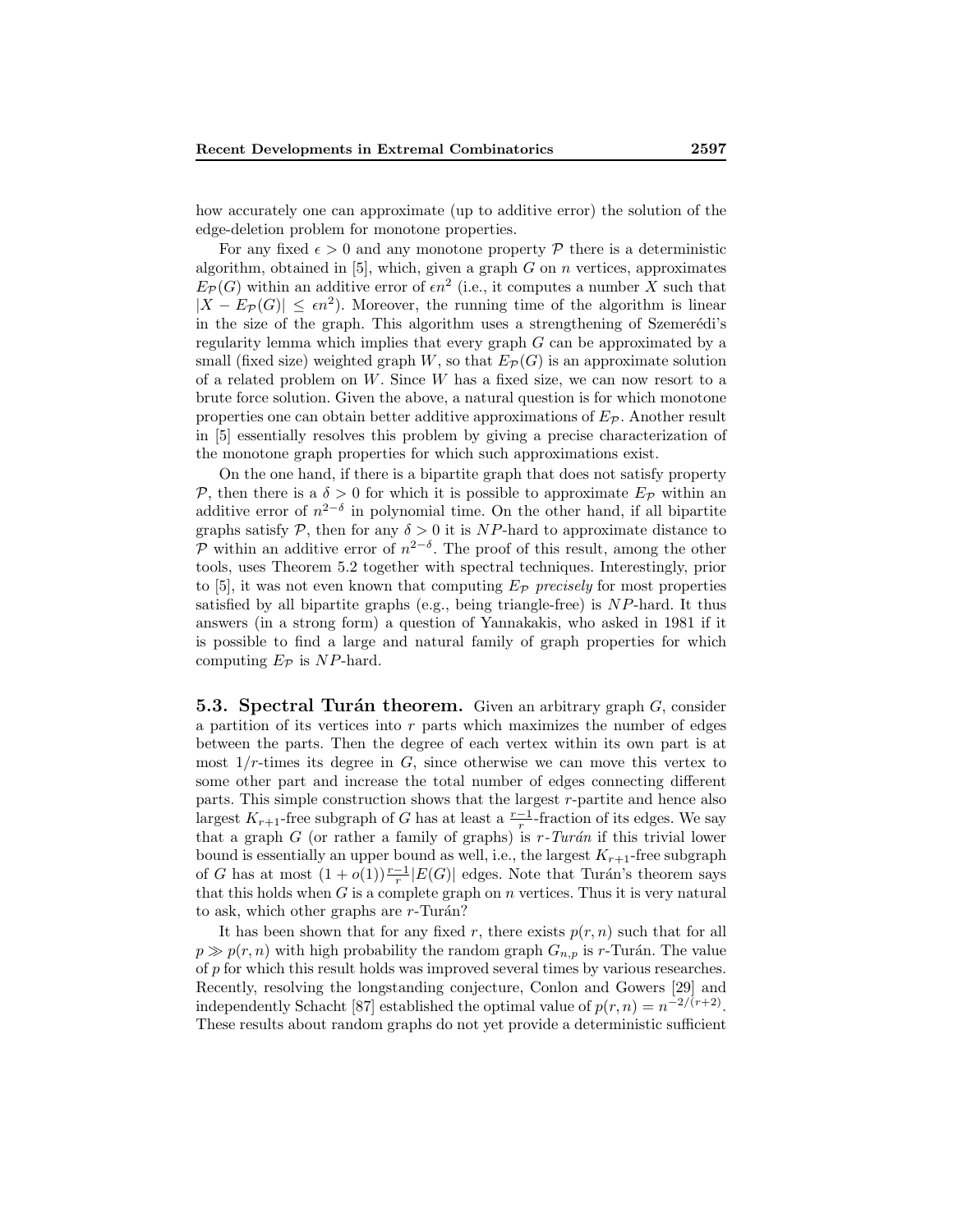condition for a graph to be  $r$ -Turán. However, they suggest that one should look at graphs whose edges are distributed sufficiently evenly. It turns out that under certain circumstances, such an edge distribution can be guaranteed by a simple assumption about the spectrum of the graph.

For a graph G, let  $\lambda_1 \geq \lambda_2 \geq \ldots \geq \lambda_n$  be the eigenvalues of its adjacency matrix. The quantity  $\lambda(G) = \max{\lambda_2, -\lambda_n}$  is called the second eigenvalue of G. A graph  $G = (V, E)$  is called an  $(n, d, \lambda)$ -graph if it is d-regular, has n vertices and the second eigenvalue of G is at most  $\lambda$ . It is well known (see [6, 77] for more details) that if  $\lambda$  is much smaller than the degree d, then G has certain random-like properties. Thus,  $\lambda$  could serve as some kind of "measure" of randomness" in G. The following recent result from [97] shows that Turán's theorem holds asymptotically for graphs with small second eigenvalue.

**Theorem 5.3.** Let  $r > 2$  be an integer and let  $G = (V, E)$  be an  $(n, d, \lambda)$ graph. If  $d^r/n^{r-1} \gg \lambda$  then the largest  $K_{r+1}$ -free subgraph of G has at most  $(1+o(1))\frac{r-1}{r}|E(G)|$  edges

This result generalizes Turán's theorem, since the second eigenvalue of the complete graph  $K_n$  is 1 and thus it satisfies the above condition. Theorem 5.3 is also part of the fast-growing comprehensive study of graph theoretical properties of  $(n, d, \lambda)$ -graphs, which has recently attracted lots of attention both in combinatorics and theoretical computer science. For a recent survey about these fascinating graphs and their properties, we refer the interested reader to [77].

#### 6. Turán-type Problems for Hypergraphs

Given a k-uniform hypergraph H, the Turán number  $ex(n, H)$  is the maximum number of edges in a  $k$ -uniform hypergraph on  $n$  vertices that does not contain a copy of  $H$ . Determining these numbers is one of the main challenges in extremal combinatorics. For ordinary graphs (the case  $k = 2$ ), a rich theory has been developed, whose highlights we described in Section 4. In 1941, Turán also posed the question of finding  $ex(n, K_s^{(k)})$  for complete k-uniform hypergraphs with  $s > k > 2$  vertices, but to this day not one single instance of this problem has been solved. It seems very hard even to determine the Turán density, which is defined as  $\pi(H) = \lim_{n \to \infty} \exp(n, H)/\binom{n}{k}$ .

The most famous problem in this area is the conjecture of Turán that  $\exp(n, K_4^{(3)})$  is given by the following construction, which we denote by  $T_n$ . Partition *n* vertices into 3 sets  $V_0$ ,  $V_1$ ,  $V_2$  of equal size. Consider all triples which either intersect all these sets or contain two vertices in  $V_i$  and one in  $V_{i+1 \text{ (mod 3)}}$ . This hypergraph has density 5/9 and every 4 vertices span at most 3 edges. In memory of Turán, Erdős offered \$1000 for proving that  $\pi(K_4^{(3)}) = 5/9$ . Despite several results giving rather close estimates for the Turán density of  $K_4^{(3)}$ , this problem remains open. One of the main difficulties is that Turán's conjecture, if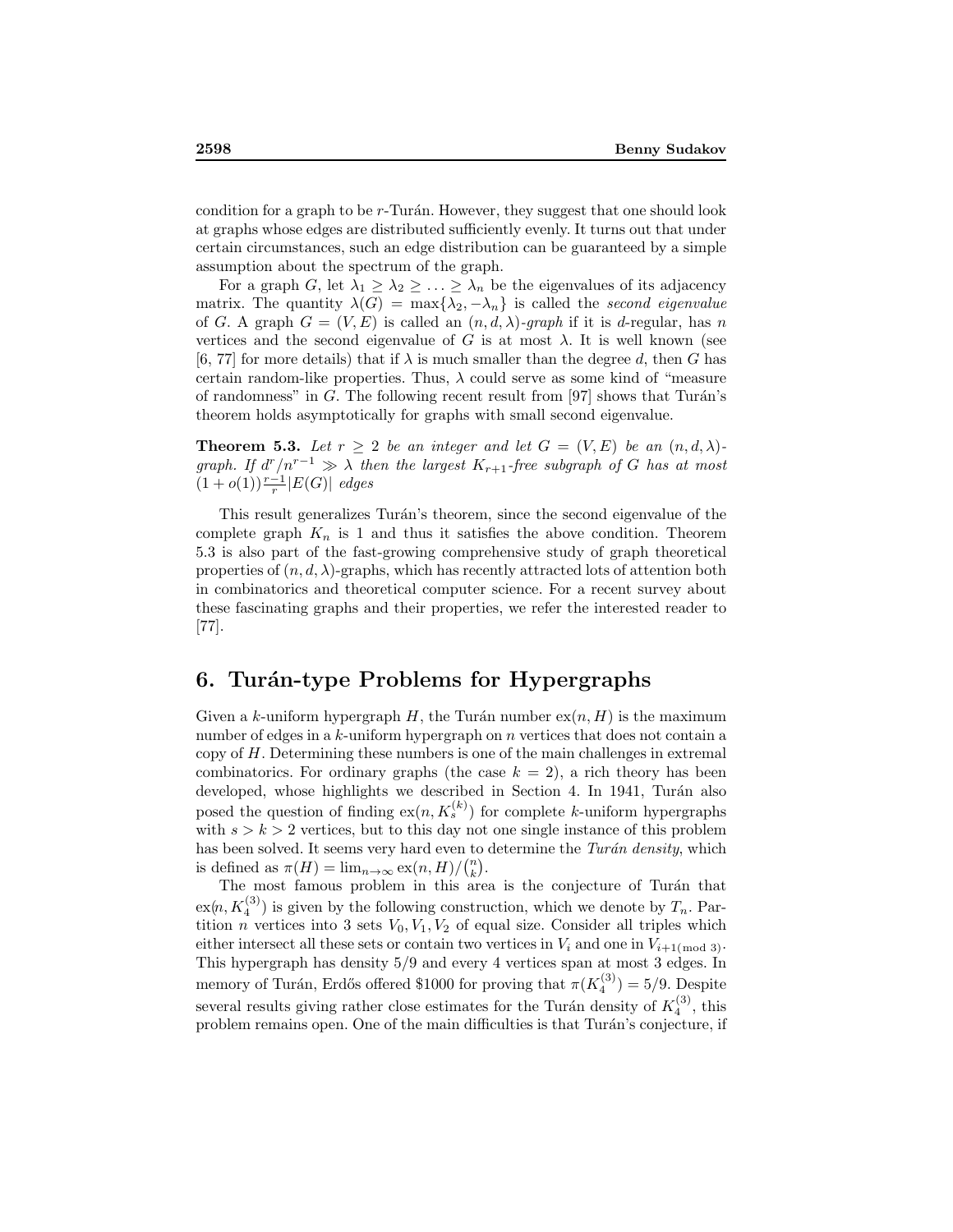it is true, has exponentially many non-isomorphic extremal configurations (see [71]).

Recently the problem of finding the numbers  $ex(n, H)$  got a lot of attention and these numbers were determined for various hypergraphs. One such example is the Fano plane  $PG<sub>2</sub>(2)$ , which is the projective plane over the field with 2 elements. It is the unique 3-uniform hypergraph with 7 vertices and 7 edges, in which every pair of vertices is contained in a unique triple and triples corresponds to the lines in the projective plane. A hypergraph is 2-colorable if its vertices can be labeled as red or blue so that no edge is monochromatic. It is easy to check that the Fano plane is not 2-colorable, and therefore any 2-colorable hypergraph cannot contain the Fano plane. Partition an  $n$ -element set into two almost equal parts, and take all the triples that intersect both of them. This is clearly the largest 2-colorable 3-uniform hypergraph on  $n$  vertices. In 1976 Sós conjectured that this construction gives the exact value of  $ex(n, PG_2(2))$ . This was proved independently in [67] and [56], where it was also shown that the extremal construction, which we described above, is unique.

The strategy of the proof is first to obtain an approximate structure theorem, and then to show that any imperfection in the structure leads to a suboptimal configuration. This is the so-called "stability approach" which was first introduced for graphs by Simonovits. Following the above two papers, this approach has become a standard tool for attacking extremal problems for hypergraphs as well, and was used successfully to determine several hypergraph Turán numbers.

Let  $C_r^{(2k)}$  be the 2k-uniform hypergraph obtained by letting  $P_1, \dots, P_r$  be pairwise disjoint sets of size k and taking as edges all sets  $P_i \cup P_j$  with  $i \neq j$ . This can be thought of as the 'k-expansion' of the complete graph  $K_r$ : each vertex has been replaced with a set of size k. The Turán problem for  $\mathcal{C}_r^{(2k)}$ was first considered by Frankl and Sidorenko, as a possible generalization of Turán's theorem for graphs. Using a clever reduction of this problem to the case of graphs they showed that the Turán density of  $C_r^{(2k)}$  is at most  $\frac{r-2}{r-1}$ . Frankl and Sidorenko also gave a matching lower bound construction, which was essentially algebraic but existed only when  $r = 2^a + 1$ . In [68], among other results, it was shown that, surprisingly, when r is not of the form  $2^a + 1$  then the Turán density of  $C_r^{(4)}$  is strictly smaller than  $\frac{r-2}{r-1}$ . Interestingly, this result, showing that certain constructions do not exist, also uses a stability argument. By studying the properties of a  $\mathcal{C}_r^{(4)}$ -free hypergraph with density close to  $\frac{r-2}{r-1}$  $E_y$  stadying the properties of a  $c_r$  -need hypergraph with density close to  $r_{-1}$ , the authors show that it gives rise to an edge coloring of the complete graph  $K_{r-1}$  with special properties. Next they show that for such an edge-coloring there is a natural  $GF(2)$  vector space structure on the colors. Of course, such a space has cardinality  $2^a$ , for some integer  $a$ , so one gets a contradiction unless  $r = 2^a + 1.$ 

It is interesting to note that  $T_n$ , the conjectured extremal example for  $K_4^{(3)}$ , also does not contain 4 vertices which span a single edge. Thus, there is a 3 uniform hypergraph with edge density 5/9 in which every 4 vertices span either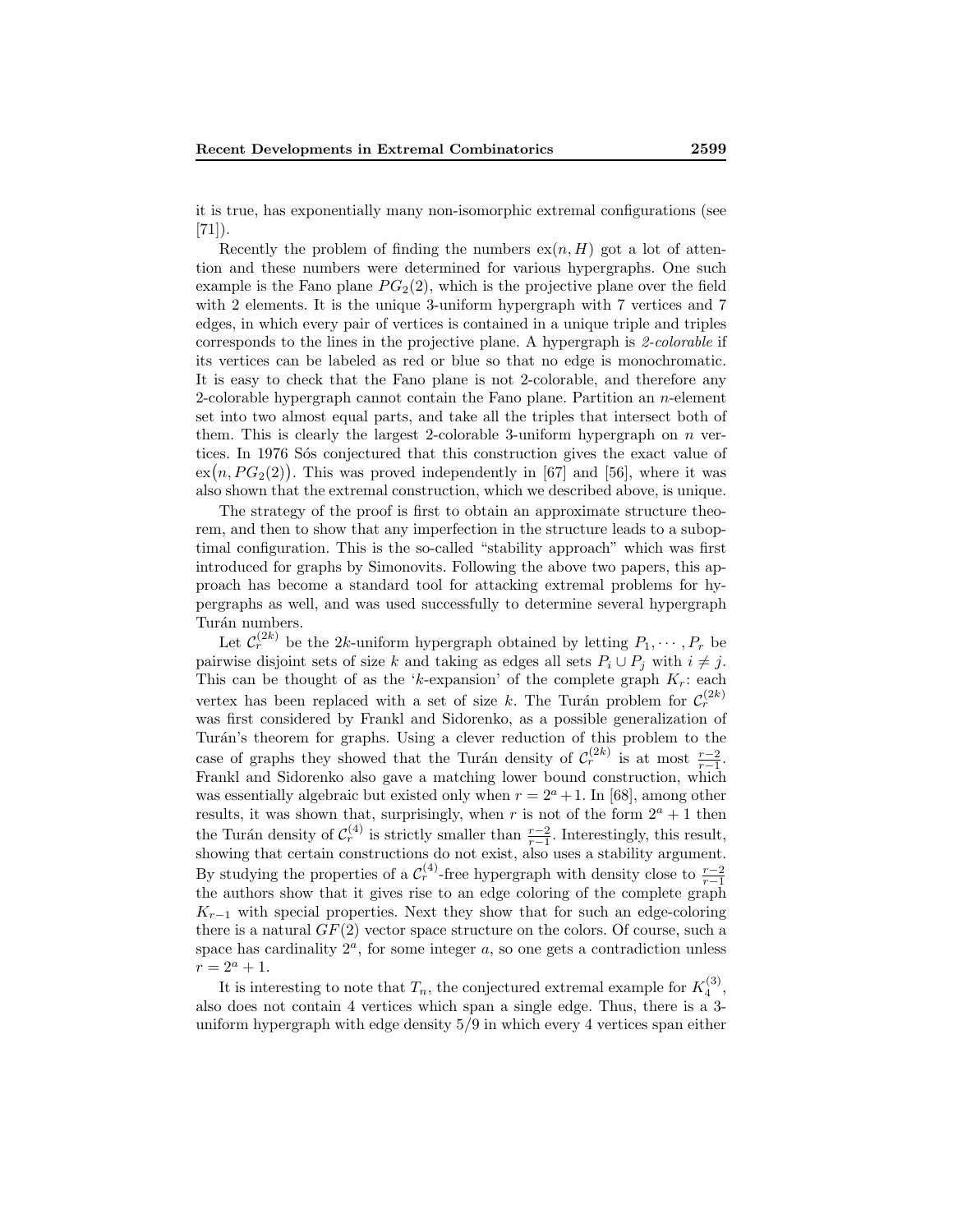zero or two edges. In [83], Razborov showed that  $5/9$  is the maximum possible density for such a hypergraph. Combining his result with the stability approach (described above) Pikhurko proved that the unique extremal configuration for this problem is  $T_n$ . Razborov's proof uses the formalism of flag algebras, which, roughly speaking, allows one to computerize the search for inequalities which should be satisfied by various statistics of the extremal hypergraph. Then the "right inequalities" can be proved using Cauchy-Schwarz type arguments. This approach works for various other extremal problems as well. For example, one can use it to improve the best known bounds for Turán's original conjecture (see [83]).

6.1. Hypergraphs and arithmetic progressions. Extremal problems for hypergraphs have many connections to other areas of mathematics. Here we describe one striking application of hypergraphs to number theory.

An old question of Brown, Erdős and Sós asks to determine the maximum number of edges in the k-uniform hypergraph which has no s edges whose union has at most  $t$  vertices. This is a very difficult question which is solved only for few specific values of parameters. One such special case is the socalled  $(6, 3)$ -problem. Here, one wants to maximize the number of edges in a 3-uniform hypergraph such that every 6 vertices span at most 2 edges. In 1976, Ruzsa and Szemerédi [86] proved that such a hypergraph can have only  $o(n^2)$ edges. Surprisingly, this purely combinatorial result has a tight connection with number theory. Using it one can give a short proof of the well-known theorem of Roth that every  $A \subset [n]$  of size  $\epsilon n$  (for constant  $\epsilon$  and large n) contains a 3-term arithmetic progression. Indeed, consider a 3-uniform hypergraph whose vertex set is the disjoint union of  $[n], [2n]$  and  $[3n]$  and whose edges are all the triples  $x, x + a, x + 2a$  with  $x \in [n]$  and  $a \in A$ . This hypergraph has  $O(n)$  vertices,  $n|A|$  edges and, one can check that every 3-term arithmetic progression in A corresponds to 6 vertices spanning at least 3 edges and vice versa.

The  $(6, 3)$ -theorem of Ruzsa and Szemerédi is closely related to the triangle removal lemma, which says that for every  $\epsilon$  there is a  $\delta$  such that every graph on *n* vertices with at most  $\delta n^3$  triangles can be made triangle-free by removing  $\epsilon n^2$  edges. The original proof of both results used the regularity lemma and therefore gave a very poor dependence of  $\delta$  on  $\epsilon$ . Very recently, this result was substantially improved by Fox [49]. Still, the dependence of  $\delta$  on  $\epsilon$  in [49] is of tower-type and compared with the Fourier-analytical approach it gives much weaker bounds for the number-theoretic applications.

A remarkable extension of the triangle removal lemma to hypergraphs was obtained by Gowers [59] and independently by Nagle, Rödl, Schacht and Skokan [84, 79]. They proved that if a  $k$ -uniform hypergraph on  $n$  vertices has at most  $\delta n^{k+1}$  copies of the complete hypergraph  $K_{k+1}^{(k)}$ , then all these copies can be destroyed by removing  $\epsilon n^k$  edges. This result was obtained by developing a new, very useful and important tool: the hypergraph analogue of the regularity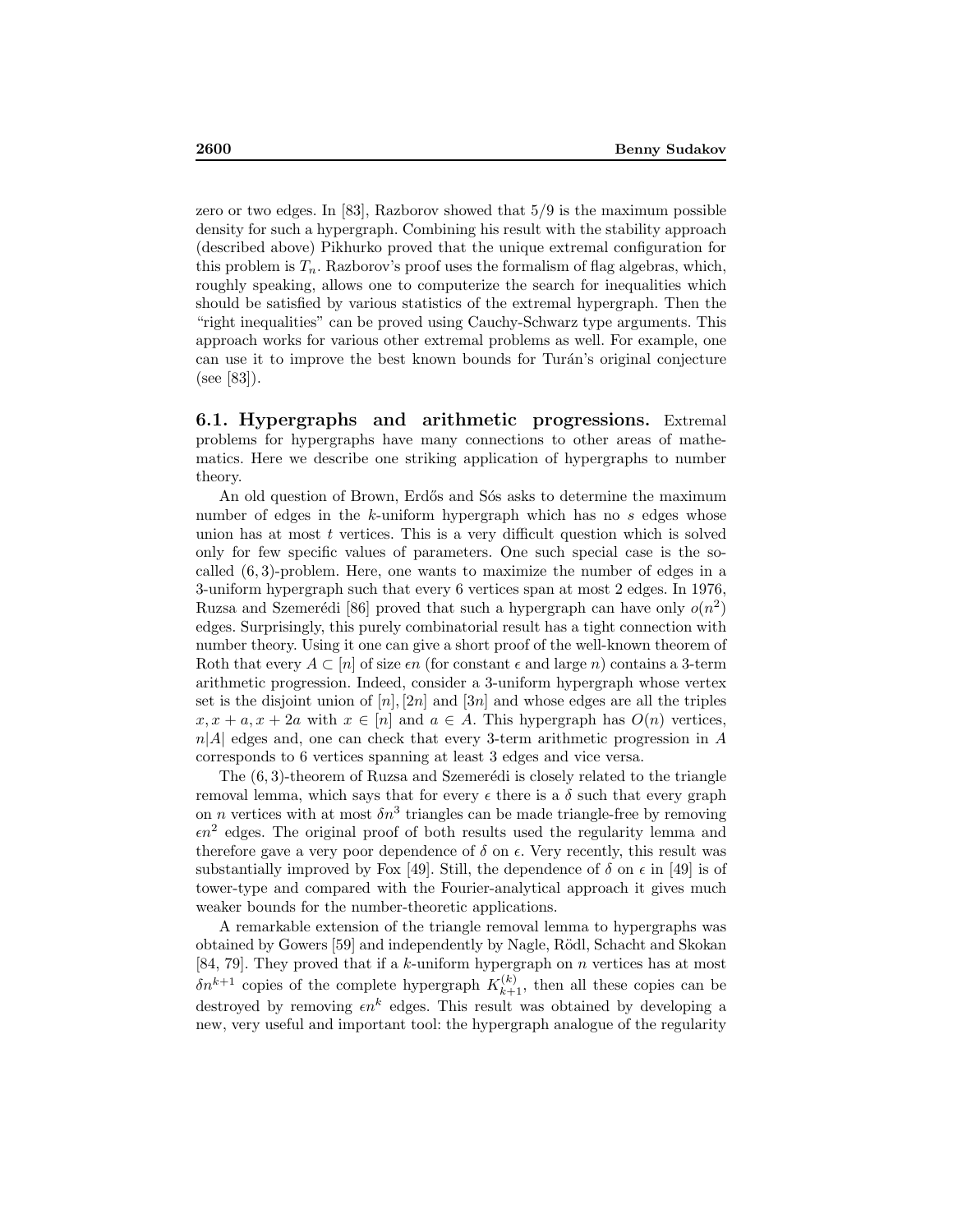lemma. The hypergraph removal lemma can be used to give a short proof of Szemer´edi's theorem that dense subsets of integers contain long arithmetic progressions (see [91]).

#### 7. Conclusion

We mentioned several specific problems of extremal combinatorics throughout this paper. Many of them are of a fundamental nature, and we believe that any progress on these questions will require the development of new techniques which will have wide applicability. We also gave examples of connections between extremal combinatorics and other areas of mathematics. In the future it is safe to predict that the number of such examples will only grow. Combinatorics will employ more and more advanced tools from algebra, topology, analysis and geometry and, on the other hand, there will be more applications of purely combinatorial techniques to non-combinatorial problems. One spectacular instance of such an interaction is a series of recent results on approximate subgroups and expansion properties of linear groups which combine combinatorics, number theory, algebra and model theory (see, e.g., [15] and its references).

The open problems which we mentioned, as well as many more additional ones which we skipped due to the lack of space, will provide interesting challenges for future research in extremal combinatorics. These challenges, the fundamental nature of the area and its tight connection with other mathematical disciplines will ensure that in the future extremal combinatorics will continue to play an essential role in the development of mathematics.

# Acknowledgments

I would like to thank Conlon, Fox, Keevash, Krivelevich and Markman for carefully reading this manuscript and many valuable comments, which greatly improved the presentation.

#### References

- [1] M. Ajtai, J. Komlós, and E. Szemerédi, A note on Ramsey numbers, J. Combinatorial Theory, Ser. A **29** (1980), 354-360.
- [2] N. Alon, Subdivided graphs have linear Ramsey numbers, J. Graph Theory 18 (1994), 343–347.
- [3] N. Alon, M. Krivelevich, B. Sudakov, Turán numbers of bipartite graphs and related Ramsey-type questions, Combin. Probab. Comput. 12 (2003), 477–494.
- [4] N. Alon, L. Rónyai and T. Szabó, Norm-graphs: variations and applications, J. Combinatorial Theory, Ser. B 76 (1999), 280–290.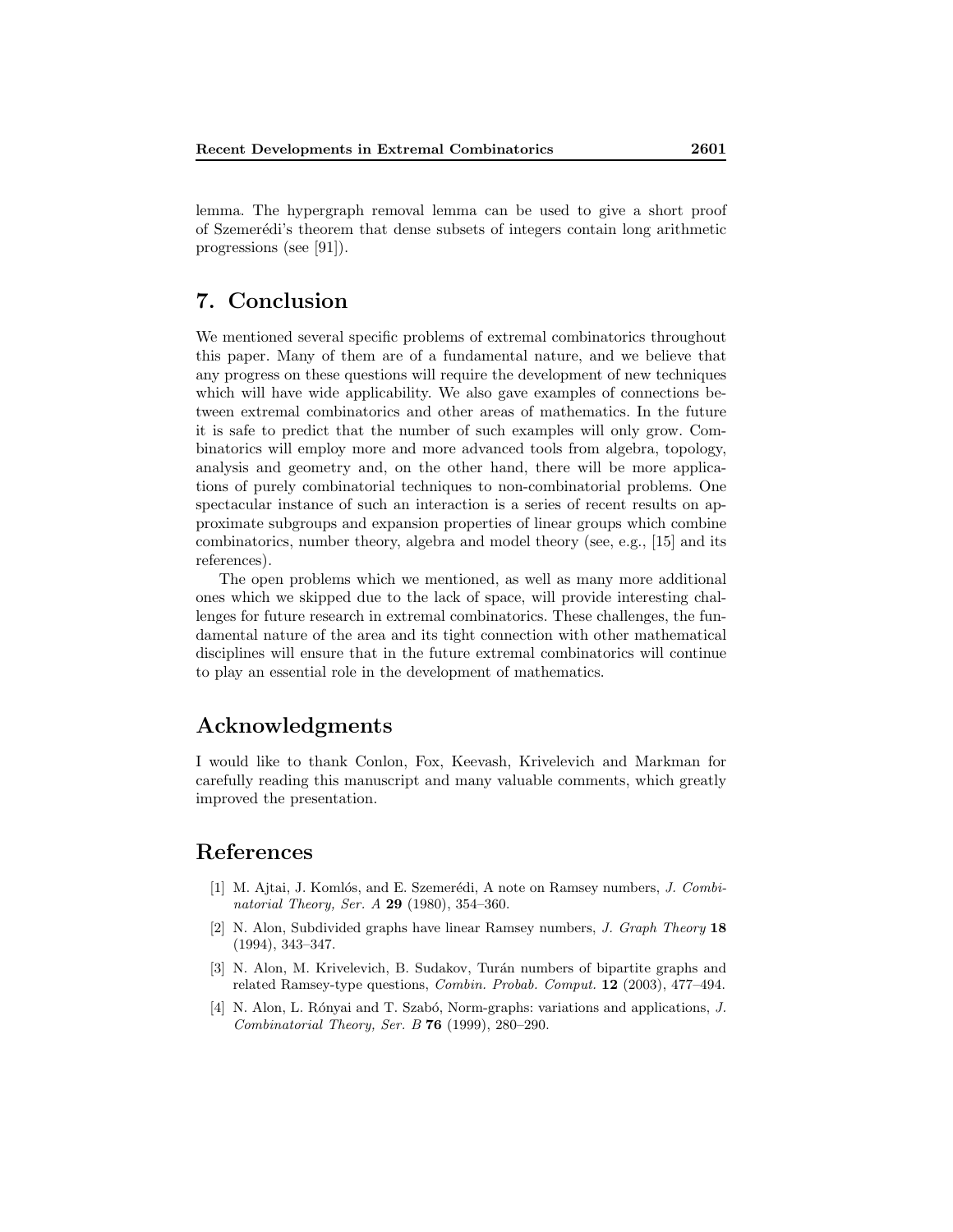- [5] N. Alon, A. Shapira and B. Sudakov, Additive approximation for edge-deletion problems, Annals of Mathematics 170 (2009), 371–411.
- [6] N. Alon and J. Spencer, **The probabilistic method**,  $3^{rd}$  Ed., Wiley, New York, 2008.
- [7] L. Babai, M. Simonovits and J. Spencer, Extremal subgraphs of random graphs, J. Graph Theory 14 (1990), 599–622.
- [8] J. Balogh, P. Keevash and B. Sudakov, On the minimal degree implying equality of the largest triangle-free and bipartite subgraphs, J. Combinatorial Theory Ser. B 96 (2006), 919–932.
- [9] B. Barak, G. Kindler, R. Shaltiel, B. Sudakov and A. Wigderson, Simulating Independence: New Constructions of Condensers, Ramsey Graphs, Dispersers and Extractors, Proc. of the  $37<sup>th</sup>$  Symposium on Theory of Computing (STOC), ACM (2005), 1–10.
- [10] B. Barak, A. Rao, R. Shaltiel and A. Wigderson, 2-source dispersers for subpolynomial entropy and Ramsey graphs beating the Frankl-Wilson construction, Proc.  $38^{th}$  Symposium on Theory of Computing (STOC), ACM (2006), 671–680.
- [11] J. Beck, An upper bound for diagonal Ramsey numbers, *Studia Sci. Math.* Hungar 18 (1983), 401–406.
- [12] T. Bohman, The Triangle-Free Process, Advances in Mathematics 221 (2009), 1653–1677.
- [13] T. Bohman and P. Keevash, The early evolution of the H-free process, preprint.
- [14] J. Bondy, J. Shen, S. Thomassé and C. Thomassen, Density conditions implying triangles in k-partite graphs, Combinatorica 26 (2006), 121–131.
- [15] E. Breuillard, B. Green and T. Tao, Linear Approximate Groups, preprint.
- [16] G. Brightwell, K. Panagiotou and A. Steger, On extremal subgraphs of random graphs, Proc. of the  $18^{th}$  Symposium on Discrete Algorithms (SODA), ACM-SIAM (2007), 477–485.
- [17] S. A. Burr and P. Erdős, On the magnitude of generalized Ramsey numbers for graphs, in: Infinite and Finite Sets I, 10, Colloq. Math. Soc. Janos Bolyai, North-Holland, Amsterdam, 1975, 214–240.
- [18] G. Chen and R. H. Schelp, Graphs with linearly bounded Ramsey numbers, J. Combin. Theory Ser. B 57 (1993), 138–149.
- [19] F. Chung and R. Graham, On graphs not containing prescribed induced subgraphs, in: A tribute to Paul Erd˝os, Cambridge Univ. Press, Cambridge, 1990, 111–120.
- [20] F. Chung and R. Graham, Erdős on Graphs. His Legacy of Unsolved Problems, A K Peters, Ltd., Wellesley, MA, 1998.
- [21] V. Chvátal, V. Rödl, E. Szemerédi, and W. T. Trotter, Jr., The Ramsey number of a graph with bounded maximum degree, J. Combin. Theory Ser. B 34 (1983), 239–243.
- [22] D. Conlon, A new upper bound for diagonal Ramsey numbers, Annals of Mathematics 170 (2009), 941–960.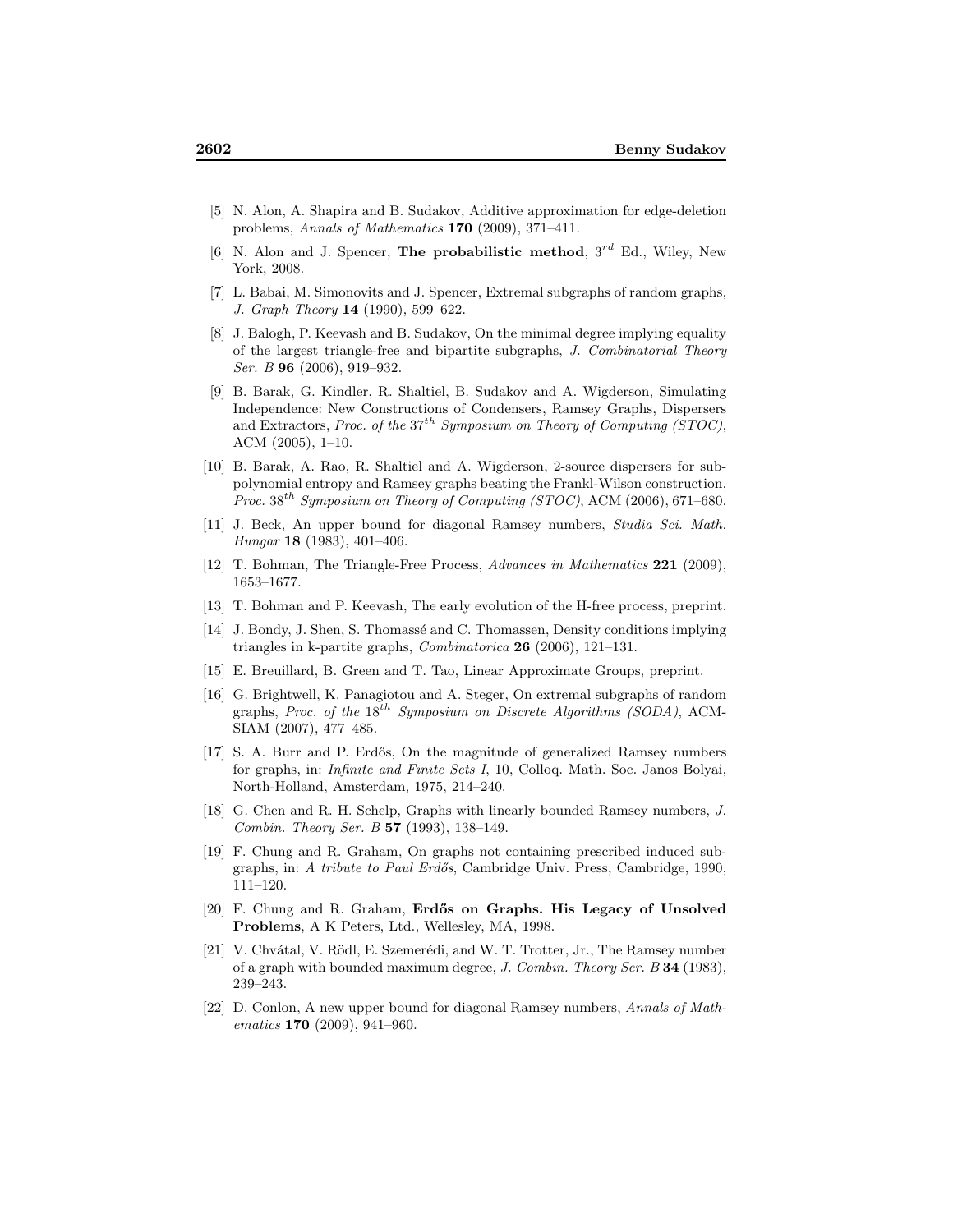- [23] D. Conlon, Hypergraph packing and sparse bipartite Ramsey numbers, Combin. Probab. Comput., 18 (2009), 913–923.
- [24] D. Conlon, J. Fox and B. Sudakov, Ramsey numbers of sparse hypergraphs, Random Structures Algorithms 35 (2009), 1–14.
- [25] D. Conlon, J. Fox and B. Sudakov, Hypergraph Ramsey numbers, J. Amer. Math. Soc. 23 (2010), 247-266.
- [26] D. Conlon, J. Fox and B. Sudakov, Large almost monochromatic subsets in hypergraphs, Israel Journal of Mathematics, to appear.
- [27] D. Conlon, J. Fox and B. Sudakov, On two problems in graph Ramsey theory, submitted.
- [28] D. Conlon, J. Fox and B. Sudakov, An approximate version of Sidorenko's conjecture, preprint.
- [29] D. Conlon and T. Gowers, Combinatorial theorems relative to a random set, preprint.
- [30] O. Cooley, N. Fountoulakis, D. Kühn and D. Osthus, Embeddings and Ramsey numbers of sparse k-uniform hypergraphs, Combinatorica 28 (2009), 263–297.
- [31] P. Erdős, On sets of distances of n points. Amer. Math. Monthly 53 (1946), 248–250.
- [32] P. Erdős, Some remarks on the theory of graphs, *Bull. Amer. Math. Soc.* 53 (1947), 292–294.
- [33] P. Erdős, Some recent results on extremal problems in graph theory, in: em Theory of Graphs (Rome, 1966), Gordon and Breach, New York, (1967), 117- 123.
- [34] P. Erdős, Problems and results in graph theory and combinatorial analysis. Proceedings of the Fifth British Combinatorial Conference (Univ. Aberdeen, Aberdeen, 1975), pp. 169–192. Congressus Numerantium, No. XV, Utilitas Math., Winnipeg, Man., 1976.
- [35] P. Erdős, On some problems in graph theory, combinatorial analysis and combinatorial number theory, in: Graph theory and combinatorics (Cambridge, 1983), Academic Press, London, 1984, 1–17.
- [36] P. Erdős, Problems and results on graphs and hypergraphs: similarities and differences, in Mathematics of Ramsey theory, Algorithms Combin., Vol. 5 (J. Nešetřil and V. Rödl, eds.) 12–28. Berlin: Springer-Verlag, 1990.
- [37] P. Erdős, Problems and results in discrete mathematics, *Discrete Math.* 136 (1994), 53–73.
- [38] P. Erdős, R. Faudree, J. Pach and J. Spencer, How to make a graph bipartite, J. Combin. Theory Ser. B 45 (1988), 86–98.
- [39] P. Erdős, R. Faudree, C. Rousseau and R. Schelp, A local density condition for triangles, Discrete Math. 127 (1994), 153–161.
- [40] P. Erdős and R. Graham, On partition theorems for finite graphs, in *Infinite and* finite sets (Colloq., Keszthely, 1973), Vol. I; Colloq. Math. Soc. János Bolyai, Vol. 10, North-Holland, Amsterdam, 1975, 515–527.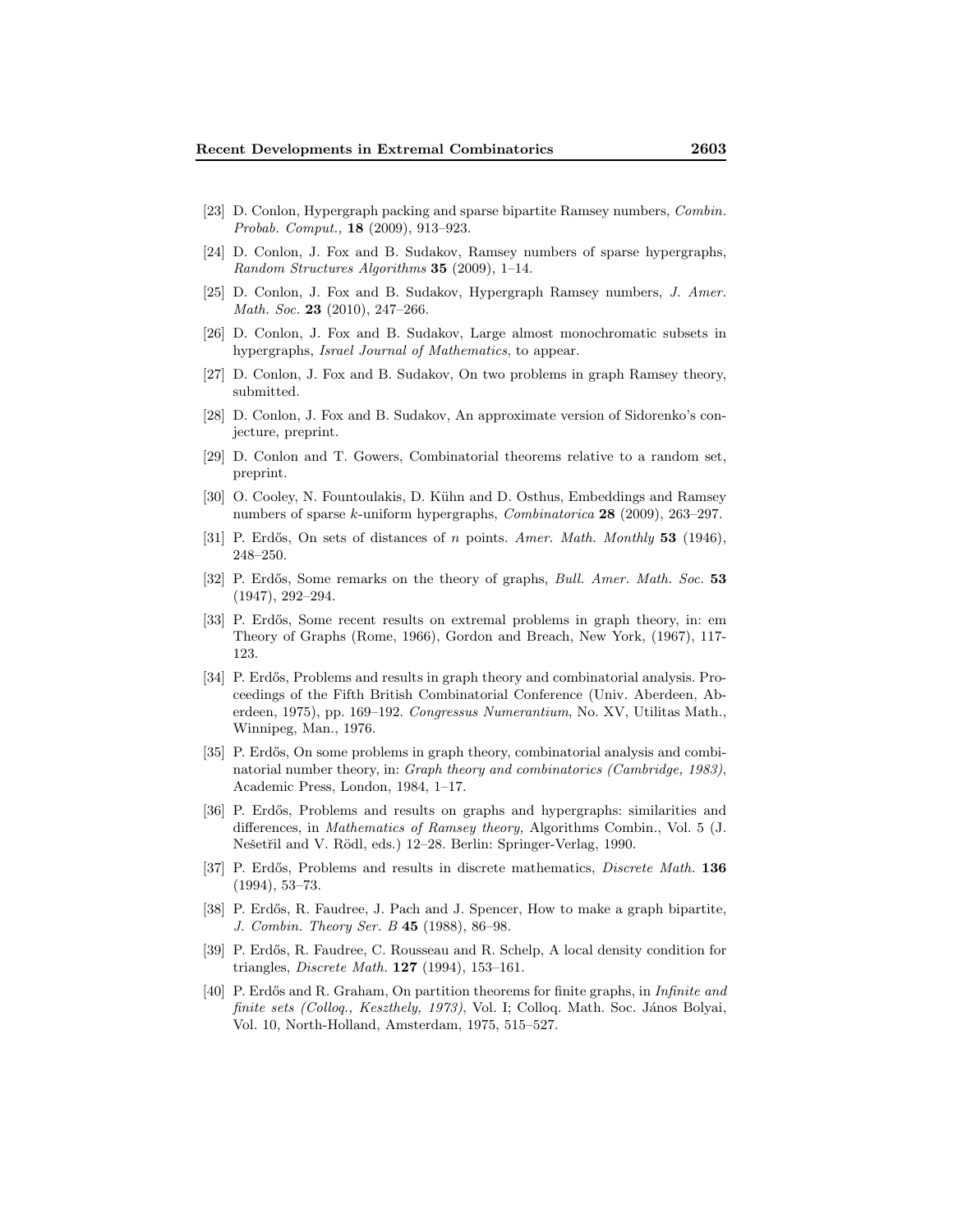- [41] P. Erdős and A. Hajnal, On Ramsey like theorems, Problems and results, Combinatorics (Proc. Conf. Combinatorial Math., Math. Inst., Oxford, 1972) , pp. 123–140, Inst. Math. Appl., Southend-on-Sea, 1972.
- [42] P. Erdős and A. Hajnal, Ramsey-type theorems, *Discrete Appl. Math.* 25 (1989), 37–52.
- [43] P. Erdős, A. Hajnal, and R. Rado, Partition relations for cardinal numbers, Acta Math. Acad. Sci. Hungar. 16 (1965), 93–196.
- [44] P. Erdős and D.J. Newman, Bases for sets of integers, J. Number Theory 9 (1977), 420–425.
- [45] P. Erdős and R. Rado, Combinatorial theorems on classifications of subsets of a given set, Proc. London Math. Soc. 3 (1952), 417–439.
- [46] P. Erd˝os and M. Simonovits, A limit theorem in graph theory, em Studia Sci. Math. Hungar 1 (1966), 51–57.
- [47] P. Erdős and A.H. Stone, On the structure of linear graphs, *Bull. Amer. Math.* Soc. 52 (1946), 1087-1091.
- [48] P. Erdős and G. Szekeres, A combinatorial problem in geometry, Compositio Math. 2 (1935), 463–470.
- [49] J. Fox, A new proof of the triangle removal lemma, preprint.
- [50] J. Fox and B. Sudakov, Induced Ramsey-type theorems, Advances in Mathematics 219 (2008), 1771–1800.
- [51] J. Fox and B. Sudakov, Density theorems for bipartite graphs and related Ramsey-type results, Combinatorica 29 (2009), 153-196.
- [52] J. Fox and B. Sudakov, Two remarks on the Burr-Erdős conjecture, *European* J. Combinatorics, 30 (2009), 1630–1645.
- [53] J. Fox and B. Sudakov, Dependent Random Choice, Random Structures and Algorithms, to appear.
- [54] P. Frankl and R. Wilson, Intersection theorems with geometric consequences, Combinatorica 1 (1981), 357–368.
- [55] Z. Füredi, On a Turán type problem of Erdős,  $Combinatorica 11 (1991), 75–79.$
- [56] Z. Füredi and M. Simonovits, Triple systems not containing a Fano configuration Combin. Probab. Comput. 14 (2005), 467–484.
- [57] W.T. Gowers, Lower bounds of tower type for Szemerédi's uniformity lemma, Geom. Funct. Anal. 7 (1997), 322–337.
- [58] W.T. Gowers, A new proof of Szemerédi's theorem for arithmetic progressions of length four, Geom. Funct. Anal. 8 (1998), 529–551.
- [59] W.T. Gowers, Hypergraph regularity and the multidimensional Szemerdi theorem, Ann. of Math. 166 (2007), 897–946.
- [60] R. Graham, V. Rödl, and A. Ruciński, On graphs with linear Ramsey numbers, J. Graph Theory 35 (2000), 176–192.
- [61] R. Graham, V. Rödl, and A. Ruciński, On bipartite graphs with linear Ramsey numbers, Combinatorica 21 (2001), 199–209.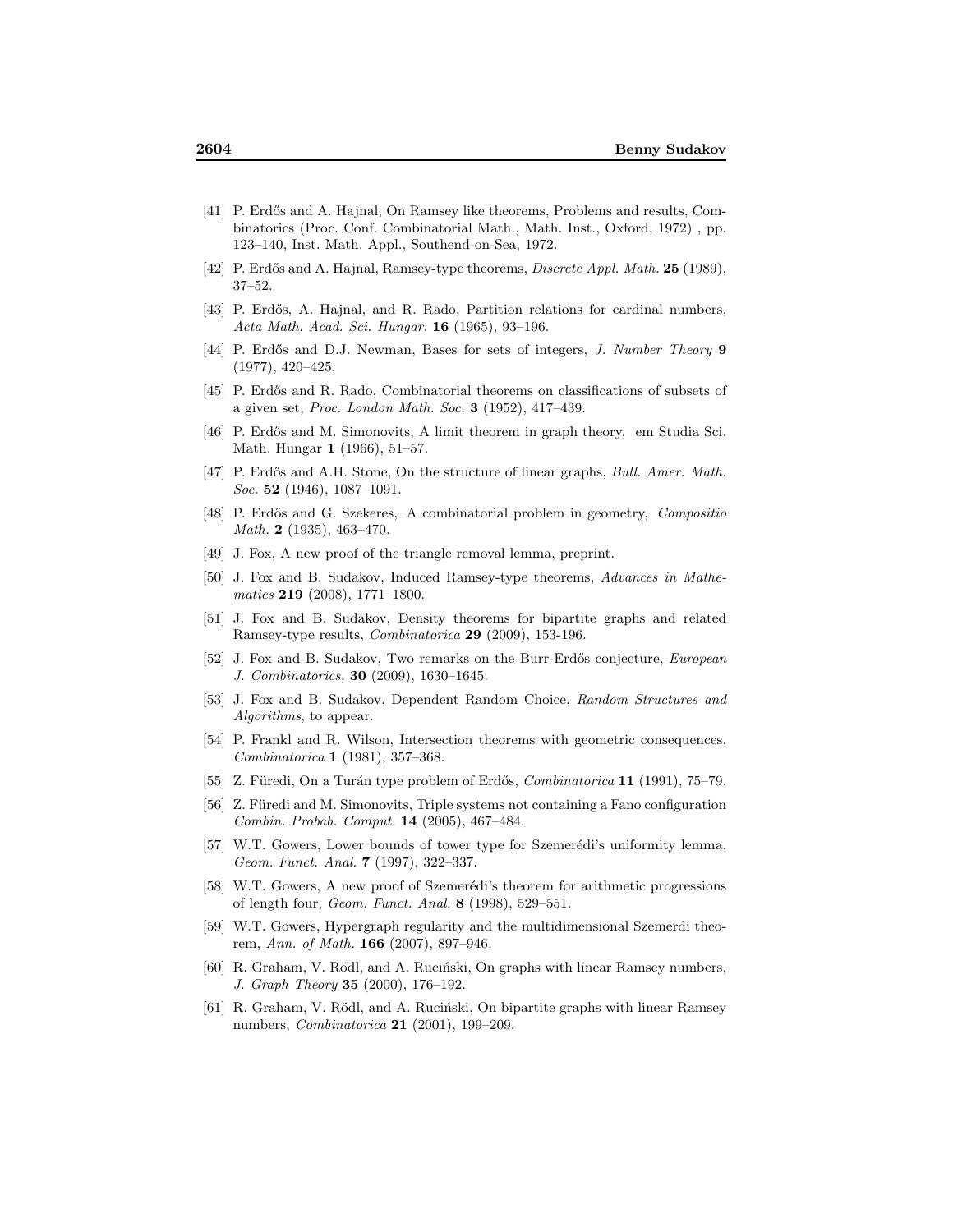- [62] R. L. Graham, B. L. Rothschild, and J. H. Spencer, Ramsey theory, 2nd edition, John Wiley & Sons (1980).
- [63] B. Green and T. Tao, The primes contain arbitrarily long arithmetic progressions, Annals of Math. 167 (2008), 481–547.
- [64] H. Hatami, Graph norms and Sidorenko's conjecture, Israel Journal of Mathematics, to appear.
- [65] G. Katona, Graphs, vectors and inequalities in probability theory (in Hungarian), Mat. Lapok 20 (1969), 123–127.
- [66] P.Keevash and B. Sudakov, Local density in graphs with forbidden subgraphs, Combinatorics, Probability and Computing 12 (2003), 139–153.
- [67] P.Keevash and B. Sudakov, The Turán number of the Fano Plane, *Combinator*ica 25 (2005), 561–574.
- [68] P.Keevash and B. Sudakov, On a hypergraph Turán problem of Frankl, Combinatorica 25 (2005), 673–706.
- [69] J. H. Kim, The Ramsey number  $R(3, t)$  has order of magnitude  $t^2/\log t$ , Random Structures and Algorithms 7 (1995), 173–207.
- [70] J. Komlós and M. Simonovits, Szemerédi's regularity lemma and its applications in graph theory, in: Combinatorics, Paul Erdős is eighty, Vol. 2 (Keszthely, 1993), 295–352, Bolyai Soc. Math. Stud., 2, Jnos Bolyai Math. Soc., Budapest, 1996.
- [71] A. Kostochka, A class of constructions for Turán's  $(3, 4)$ -problem, Combinatorica 2 (1982), 187-192.
- [72] A. Kostochka and V. Rödl, On graphs with small Ramsey numbers, J. Graph Theory 37 (2001), 198–204.
- [73] A. Kostochka and V. Rödl, On graphs with small Ramsey numbers II, Combinatorica 24 (2004), 389–401.
- [74] A. Kostochka and B. Sudakov, On Ramsey numbers of sparse graphs, Combin. Probab. Comput. 12 (2003), 627–641.
- [75] T. Kővári, V.T. Sós and P. Turán, On a problem of K. Zarankiewicz, Colloquium Math. 3 (1954), 50–57.
- [76] M. Krivelevich, On the edge distribution in triangle-free graphs, J. Combin. Theory Ser. B 63 (1995), 245-260.
- [77] M. Krivelevich and B. Sudakov, Pseudo-random graphs, in: More Sets, Graphs and Numbers, Bolyai Society Mathematical Studies 15, Springer, 2006, 199–262.
- [78] W. Mantel, Problem 28, Wiskundige Opgaven 10 (1907), 60–61.
- [79] B. Nagle, V. Rödl and M. Schacht, The counting lemma for regular k-uniform hypergraphs, Random Structures and Algorithms 28 (2006), 113–179.
- [80] V. Nikiforov, The number of cliques in graphs of given order and size, Transactions of AMS, to appear.
- [81] F.P. Ramsey, On a problem of formal logic, Proc. London Math. Soc. Ser. 2 30 (1930), 264–286.